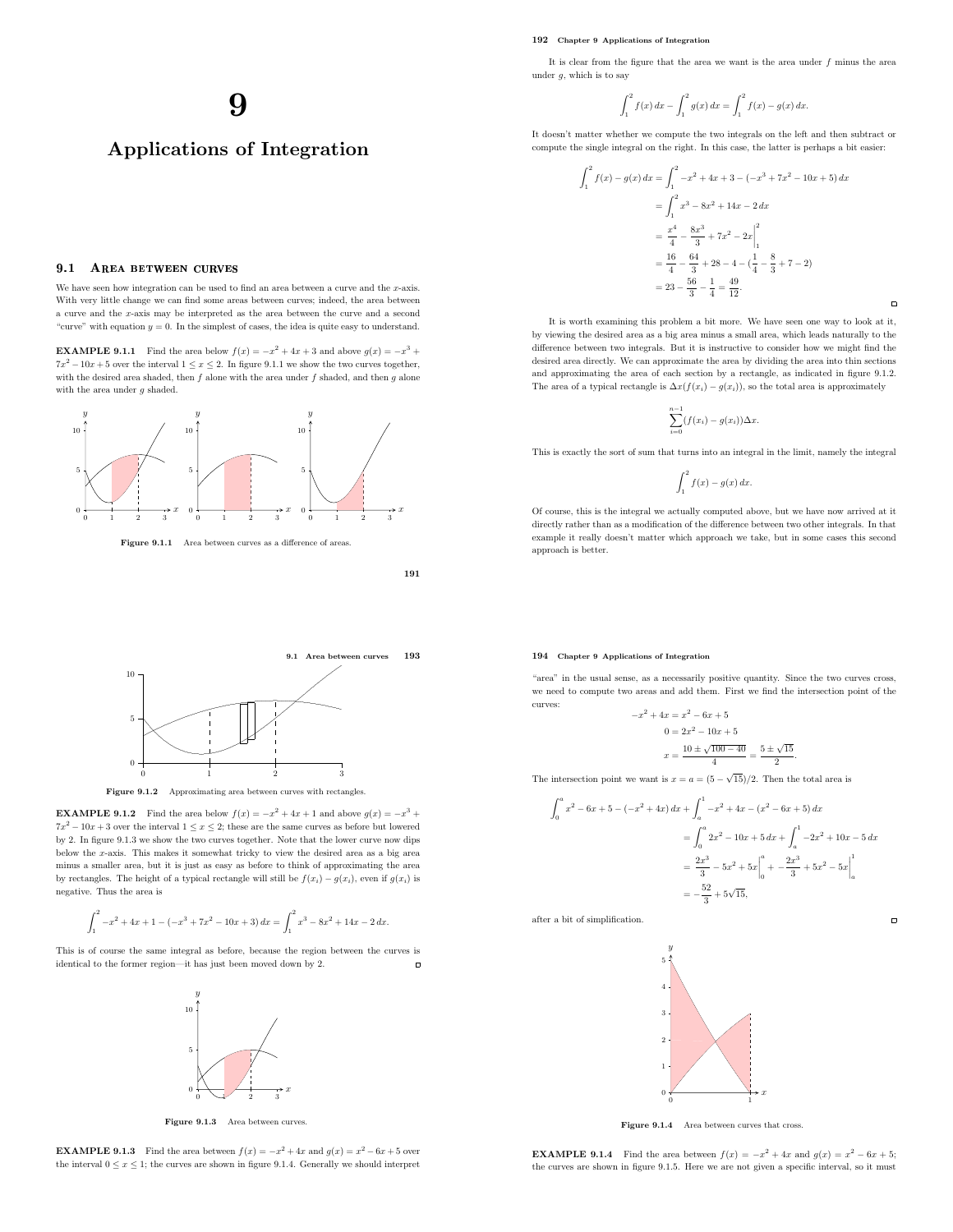$\overline{a}$ 

be the case that there is a "natural" region involved. Since the curves are both parabolas, the only reasonable interpretation is the region between the two intersection points, which we found in the previous example:

$$
\frac{5 \pm \sqrt{15}}{2}.
$$

If we let  $a = (5 - \sqrt{15})/2$  and  $b = (5 + \sqrt{15})/2$ , the total area is

$$
\int_{a}^{b} -x^{2} + 4x - (x^{2} - 6x + 5) dx = \int_{a}^{b} -2x^{2} + 10x - 5 dx
$$

$$
= -\frac{2x^{3}}{3} + 5x^{2} - 5x \Big|_{a}^{b}
$$

$$
= 5\sqrt{15}.
$$

after a bit of simplification.



Figure 9.1.5 Area bounded by two curves.

#### Exercises 9.1.

Find the area bounded by the curves.

- 1.  $y = x^4 x^2$  and  $y = x^2$  (the part to the right of the y-axis)  $\Rightarrow$ **2.**  $x = y^3$  and  $x = y^2 \Rightarrow$
- **3.**  $x = 1 y^2$  and  $y = -x 1 \Rightarrow$ 4.  $x = 3y - y^2$  and  $x + y = 3 \Rightarrow$
- **5.**  $y = \cos(\pi x/2)$  and  $y = 1 x^2$  (in the first quadrant)  $\Rightarrow$
- **6.**  $y = \sin(\pi x/3)$  and  $y = x$  (in the first quadrant)  $\Rightarrow$
- 7.  $y = \sqrt{x}$  and  $y = x^2 \Rightarrow$
- 8.  $y = \sqrt{x}$  and  $y = \sqrt{x+1}$ ,  $0 \le x \le 4 \Rightarrow$
- 9.  $x = 0$  and  $x = 25 y^2 \Rightarrow$
- 10.  $y = \sin x \cos x$  and  $y = \sin x$ ,  $0 \le x \le \pi \Rightarrow$

#### 196 Chapter 9 Applications of Integration

11.  $y = x^{3/2}$  and  $y = x^{2/3} \Rightarrow$ 12.  $y = x^2 - 2x$  and  $y = x - 2 \Rightarrow$ 

The following three exercises expand on the geometric interpretation of the hyperbolic functions. Refer to section 4.11 and particularly to figure 4.11.2 and exercise 6 in section 4.11.

- **13.** Compute  $\int \sqrt{x^2 1} \, dx$  using the substitution  $u = \operatorname{arccosh} x$ , or  $x = \cosh u$ ; use exercise 6 in section  $4.11$ .
- 14. Fix  $t > 0$ . Sketch the region R in the right half plane bounded by the curves  $y = x \tanh t$ ,  $y = -x \tanh t$ , and  $x^2 - y^2 = 1$ . Note well: t is fixed, the plane is the x-y plane. 15. Prove that the area of  $R$  is  $t$ .

#### 9.2 DISTANCE, VELOCITY, ACCELERATION

We next recall a general principle that will later be applied to distance-velocity-acceleration problems, among other things. If  $F(u)$  is an anti-derivative of  $f(u)$ , then  $\int^b f(u) du =$ 

 $F(b) - F(a)$ . Suppose that we want to let the upper limit of integration vary, i.e., we replace b by some variable x. We think of a as a fixed starting value  $x_0$ . In this new notation the last equation (after adding  $F(a)$  to both sides) becomes:

$$
F(x) = F(x_0) + \int_{x_0}^x f(u) \, du.
$$

(Here u is the variable of integration, called a "dummy variable," since it is not the variable in the function  $F(x)$ . In general, it is not a good idea to use the same letter as a variable

of integration and as a limit of integration. That is,  $\int_{x_0}^x f(x)dx$  is bad notation, and can lead to errors and confusion.)

An important application of this principle occurs when we are interested in the position of an object at time  $t$  (say, on the x-axis) and we know its position at time  $t_0$ . Let  $s(t)$ denote the position of the object at time  $t$  (its distance from a reference point, such as the origin on the x-axis). Then the net change in position between  $t_0$  and t is  $s(t) - s(t_0)$ . Since  $s(t)$  is an anti-derivative of the velocity function  $v(t)$ , we can write

$$
s(t) = s(t_0) + \int_{t_0}^t v(u) du.
$$

Similarly, since the velocity is an anti-derivative of the acceleration function  $a(t)$ , we have

$$
v(t) = v(t_0) + \int_{t_0}^t a(u) du.
$$

#### 9.2 Distance, Velocity, Acceleration 197

 $\Box$ 

**EXAMPLE 9.2.1** Suppose an object is acted upon by a constant force  $F$ . Find  $v(t)$ and  $s(t)$ . By Newton's law  $F = ma$ , so the acceleration is  $F/m$ , where m is the mass of the object. Then we first have

$$
v(t) = v(t_0) + \int_{t_0}^t \frac{F}{m} du = v_0 + \frac{F}{m} u \Big|_{t_0}^t = v_0 + \frac{F}{m} (t - t_0),
$$

using the usual convention  $v_0 = v(t_0)$ . Then

$$
s(t) = s(t_0) + \int_{t_0}^t \left( v_0 + \frac{F}{m}(u - t_0) \right) du = s_0 + (v_0 u + \frac{F}{2m}(u - t_0)^2) \Big|_{t_0}^t
$$
  
=  $s_0 + v_0 (t - t_0) + \frac{F}{2m} (t - t_0)^2$ .

For instance, when  $F/m = -q$  is the constant of gravitational acceleration, then this is the falling body formula (if we neglect air resistance) familiar from elementary physics:

$$
s_0 + v_0(t - t_0) - \frac{g}{2}(t - t_0)^2,
$$

or in the common case that  $t_0 = 0$ .

$$
s_0+v_0t-\frac{g}{2}t^2
$$

.

Recall that the integral of the velocity function gives the net distance traveled, that is, the displacement. If you want to know the total distance traveled, you must find out where the velocity function crosses the  $t$ -axis, integrate separately over the time intervals when  $v(t)$  is positive and when  $v(t)$  is negative, and add up the absolute values of the different integrals. For example, if an object is thrown straight upward at 19.6 m/sec, its velocity function is  $v(t) = -9.8t + 19.6$ , using  $g = 9.8$  m/sec<sup>2</sup> for the force of gravity. This is a straight line which is positive for  $t < 2$  and negative for  $t > 2$ . The net distance traveled in the first 4 seconds is thus

$$
\int_0^4 (-9.8t+19.6)dt=0,
$$

while the total distance traveled in the first 4 seconds is

$$
\int_0^2 (-9.8t + 19.6)dt + \left| \int_2^4 (-9.8t + 19.6)dt \right| = 19.6 + |-19.6| = 39.2
$$

meters, 19.6 meters up and 19.6 meters down.

**EXAMPLE 9.2.2** The acceleration of an object is given by  $a(t) = \cos(\pi t)$ , and its velocity at time  $t = 0$  is  $1/(2\pi)$ . Find both the net and the total distance traveled in the first 1.5 seconds.

We compute

$$
v(t) = v(0) + \int_0^t \cos(\pi u) du = \frac{1}{2\pi} + \frac{1}{\pi} \sin(\pi u) \Big|_0^t = \frac{1}{\pi} \left(\frac{1}{2} + \sin(\pi t)\right).
$$

The net distance traveled is then

198 Chapter 9 Applications of Integration

$$
s(3/2) - s(0) = \int_0^{3/2} \frac{1}{\pi} \left(\frac{1}{2} + \sin(\pi t)\right) dt
$$
  
=  $\frac{1}{\pi} \left(\frac{t}{2} - \frac{1}{\pi} \cos(\pi t)\right) \Big|_0^{3/2} = \frac{3}{4\pi} + \frac{1}{\pi^2} \approx 0.340$  meters.

To find the *total* distance traveled, we need to know when  $(0.5 + \sin(\pi t))$  is positive and when it is negative. This function is 0 when  $sin(\pi t)$  is -0.5, i.e., when  $\pi t = 7\pi/6$ ,  $11\pi/6$ , etc. The value  $\pi t = 7\pi/6$ , i.e.,  $t = 7/6$ , is the only value in the range  $0 \le t \le 1.5$ . Since  $v(t) > 0$  for  $t < 7/6$  and  $v(t) < 0$  for  $t > 7/6$ , the total distance traveled is

$$
\int_0^{7/6} \frac{1}{\pi} \left( \frac{1}{2} + \sin(\pi t) \right) dt + \left| \int_{7/6}^{3/2} \frac{1}{\pi} \left( \frac{1}{2} + \sin(\pi t) \right) dt \right|
$$
  
=  $\frac{1}{\pi} \left( \frac{7}{12} + \frac{1}{\pi} \cos(7\pi/6) + \frac{1}{\pi} \right) + \frac{1}{\pi} \left| \frac{3}{4} - \frac{7}{12} + \frac{1}{\pi} \cos(7\pi/6) \right|$   
=  $\frac{1}{\pi} \left( \frac{7}{12} + \frac{1}{\pi} \frac{\sqrt{3}}{2} + \frac{1}{\pi} \right) + \frac{1}{\pi} \left| \frac{3}{4} - \frac{7}{12} + \frac{1}{\pi} \frac{\sqrt{3}}{2} \right| \approx 0.409 \text{ meters.}$ 

#### Exercises 9.2.

For each velocity function find both the net distance and the total distance traveled during the indicated time interval (graph  $v(t)$  to determine when it's positive and when it's negative):

 $\overline{a}$ 

1.  $v = \cos(\pi t)$ ,  $0 \le t \le 2.5$   $\Rightarrow$ 

- 2.  $v = -9.8t + 49, 0 \le t \le 10 \Rightarrow$
- 3.  $v = 3(t-3)(t-1), 0 \le t \le 5$  ⇒ 4.  $v = \sin(\pi t/3) - t, 0 \le t \le 1 \Rightarrow$
- 
- 5. An object is shot upwards from ground level with an initial velocity of 2 meters per second; it is subject only to the force of gravity (no air resistance). Find its maximum altitude and the time at which it hits the ground.  $\Rightarrow$
- 6. An object is shot upwards from ground level with an initial velocity of 3 meters per second; it is subject only to the force of gravity (no air resistance). Find its maximum altitude and the time at which it hits the ground.  $\Rightarrow$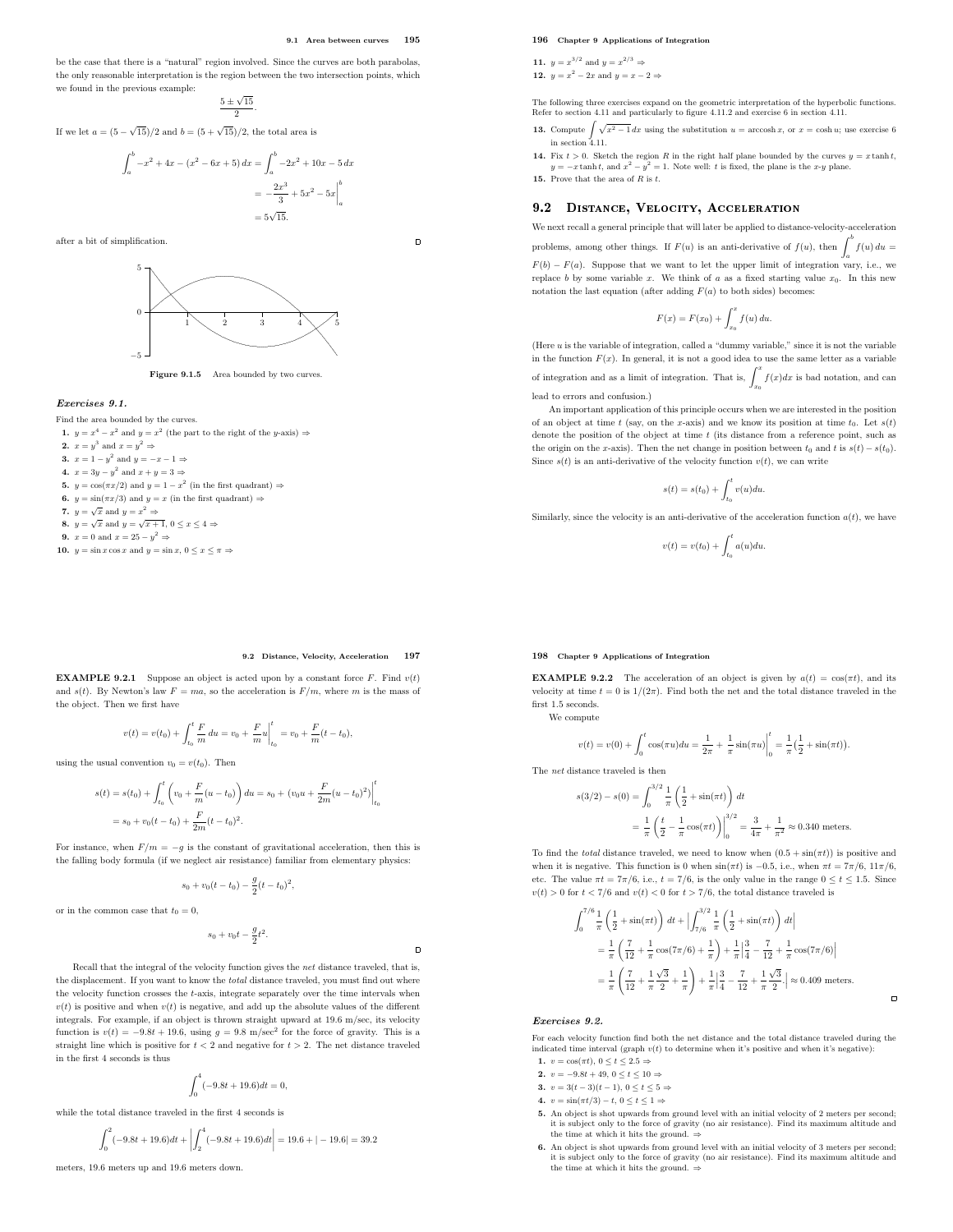#### 9.3 Volume 199

- 7. An object is shot upwards from ground level with an initial velocity of 100 meters per second; it is subject only to the force of gravity (no air resistance). Find its maximum altitude and the time at which it hits the ground.  $\Rightarrow$
- 8. An object moves along a straight line with acceleration given by  $a(t) = -\cos(t)$ , and  $s(0) = 1$  and  $v(0) = 0$ . Find the maximum distance the object travels from zero, and find its maximum m distance the object travels from zero, and find its maxim speed. Describe the motion of the object.  $\Rightarrow$
- 9. An object moves along a straight line with acceleration given by  $a(t) = \sin(\pi t)$ . Assume that when  $t = 0$ ,  $s(t) = v(t) = 0$ . Find  $s(t)$ ,  $v(t)$ , and the maximum speed of the object. Describe the motion of the object. ⇒
- 10. An object moves along a straight line with acceleration given by  $a(t) = 1 + \sin(\pi t)$ . Assume that when  $t = 0$ ,  $s(t) = v(t) = 0$ . Find  $s(t)$  and  $v(t)$ .  $\Rightarrow$
- 11. An object moves along a straight line with acceleration given by  $a(t) = 1 \sin(\pi t)$ . Assume that when  $t = 0$ ,  $s(t) = v(t) = 0$ . Find  $s(t)$  and  $v(t)$ .

#### 9.3 VOLUME

We have seen how to compute certain areas by using integration; some volumes may also be computed by evaluating an integral. Generally, the volumes that we can compute this way have cross-sections that are easy to describe.



Figure 9.3.1 Volume of a pyramid approximated by rectangular prisms. (AP)

EXAMPLE 9.3.1 Find the volume of a pyramid with a square base that is 20 meters tall and 20 meters on a side at the base. As with most of our applications of integration, we begin by asking how we might approximate the volume. Since we can easily compute the volume of a rectangular prism (that is, a "box"), we will use some boxes to approximate 200 Chapter 9 Applications of Integration

the volume of the pyramid, as shown in figure 9.3.1: on the left is a cross-sectional view, on the right is a 3D view of part of the pyramid with some of the boxes used to approximate the volume.

Each box has volume of the form  $(2x_i)(2x_i)\Delta y$ . Unfortunately, there are two variables here; fortunately, we can write x in terms of y:  $x = 10 - y/2$  or  $x_i = 10 - y_i/2$ . Then the total volume is approximately

$$
\sum_{i=0}^{n-1} 4(10 - y_i/2)^2 \Delta y
$$

and in the limit we get the volume as the value of an integral:

$$
\int_0^{20} 4(10 - y/2)^2 dy = \int_0^{20} (20 - y)^2 dy = -\frac{(20 - y)^3}{3} \bigg|_0^{20} = -\frac{0^3}{3} - \frac{20^3}{3} = \frac{8000}{3}.
$$

As you may know, the volume of a pyramid is  $(1/3)(\text{height})(\text{area of base}) = (1/3)(20)(400)$ , which agrees with our answer.

**EXAMPLE 9.3.2** The base of a solid is the region between  $f(x) = x^2 - 1$  and  $g(x) =$  $-x^2 + 1$ , and its cross-sections perpendicular to the x-axis are equilateral triangles, as indicated in figure 9.3.2. The solid has been truncated to show a triangular cross-section above  $x = 1/2$ . Find the volume of the solid.



Figure 9.3.2 Solid with equilateral triangles as cross-sections. (AP)

A cross-section at a value  $x_i$  on the x-axis is a triangle with base  $2(1 - x_i^2)$  and height  $\sqrt{3}(1-x_i^2)$ , so the area of the cross-section is

> 1  $\frac{1}{2}$ (base)(height) =  $(1 - x_i^2)\sqrt{3}(1 - x_i^2)$ ,

9.3 Volume 201

 $\overline{a}$ 

and the volume of a thin "slab" is then

$$
(1-x_i^2)\sqrt{3}(1-x_i^2)\Delta x.
$$

Thus the total volume is

$$
\int_{-1}^{1} \sqrt{3}(1 - x^2)^2 dx = \frac{16}{15}\sqrt{3}.
$$

One easy way to get "nice" cross-sections is by rotating a plane figure around a line. For example, in figure 9.3.3 we see a plane region under a curve and between two vertical lines; then the result of rotating this around the x-axis, and a typical circular cross-section.



Figure 9.3.3 A solid of rotation. (AP)

Of course a real "slice" of this figure will not have straight sides, but we can approximate the volume of the slice by a cylinder or disk with circular top and bottom and straight sides; the volume of this disk will have the form  $\pi r^2 \Delta x$ . As long as we can write r in terms of x we can compute the volume by an integral.

EXAMPLE 9.3.3 Find the volume of a right circular cone with base radius 10 and height 20. (A right circular cone is one with a circular base and with the tip of the cone directly over the center of the base.) We can view this cone as produced by the rotation of the line  $y = x/2$  rotated about the x-axis, as indicated in figure 9.3.4.

At a particular point on the x-axis, say  $x_i$ , the radius of the resulting cone is the y-coordinate of the corresponding point on the line, namely  $y_i = x_i/2$ . Thus the total volume is approximately  $\sum_{i=1}^{n-1} \pi (x_i/2)^2 dx$ 

and the exact volume is

$$
\int_0^{20} \pi \frac{x^2}{4} dx = \frac{\pi}{4} \frac{20^3}{3} = \frac{2000\pi}{3}.
$$

 $i=0$ 





Figure 9.3.4 A region that generates a cone; approximating the volume by circular disks.  $(AP)$ 

Note that we can instead do the calculation with a generic height and radius:

$$
\int_0^h \pi \frac{r^2}{h^2} x^2 dx = \frac{\pi r^2}{h^2} \frac{h^3}{3} = \frac{\pi r^2 h}{3},
$$

 $\Box$ 

giving us the usual formula for the volume of a cone.

EXAMPLE 9.3.4 Find the volume of the object generated when the area between  $y = x<sup>2</sup>$  and  $y = x$  is rotated around the x-axis. This solid has a "hole" in the middle; we can compute the volume by subtracting the volume of the hole from the volume enclosed by the outer surface of the solid. In figure 9.3.5 we show the region that is rotated, the resulting solid with the front half cut away, the cone that forms the outer surface, the horn-shaped hole, and a cross-section perpendicular to the x-axis.

We have already computed the volume of a cone; in this case it is  $\pi/3$ . At a particular value of x, say  $x_i$ , the cross-section of the horn is a circle with radius  $x_i^2$ , so the volume of the horn is

$$
\int_0^1 \pi(x^2)^2 dx = \int_0^1 \pi x^4 dx = \pi \frac{1}{5},
$$

so the desired volume is  $\pi/3 - \pi/5 = 2\pi/15$ .

As with the area between curves, there is an alternate approach that computes the desired volume "all at once" by approximating the volume of the actual solid. We can approximate the volume of a slice of the solid with a washer-shaped volume, as indicated in figure 9.3.5.

The volume of such a washer is the area of the face times the thickness. The thickness, as usual, is  $\Delta x$ , while the area of the face is the area of the outer circle minus the area of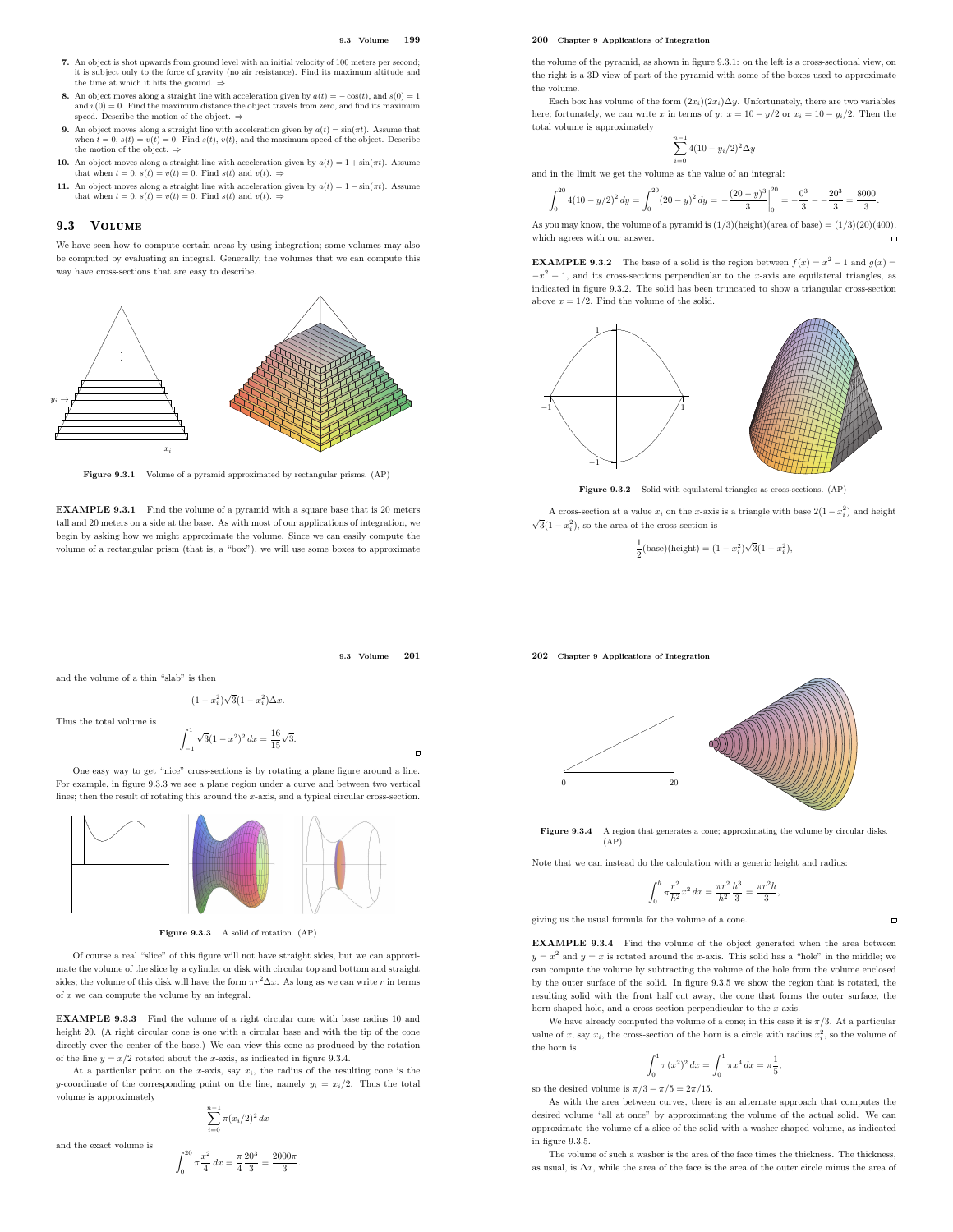0 1  $\mathbf{0}$ 1  $\angle$   $\angle$ .

Figure 9.3.5 Solid with a hole, showing the outer cone and the shape to be removed to form the hole. (AP)

the inner circle, say  $\pi R^2 - \pi r^2$ . In the present example, at a particular  $x_i$ , the radius R is  $x_i$  and r is  $x_i^2$ . Hence, the whole volume is

$$
\int_0^1 \pi x^2 - \pi x^4 dx = \pi \left( \frac{x^3}{3} - \frac{x^5}{5} \right) \Big|_0^1 = \pi \left( \frac{1}{3} - \frac{1}{5} \right) = \frac{2\pi}{15}.
$$

Of course, what we have done here is exactly the same calculation as before, except we have in effect recomputed the volume of the outer cone.  $\overline{a}$ 

Suppose the region between  $f(x) = x + 1$  and  $g(x) = (x - 1)^2$  is rotated around the  $y$ -axis; see figure 9.3.6. It is possible, but inconvenient, to compute the volume of the resulting solid by the method we have used so far. The problem is that there are two "kinds" of typical rectangles: those that go from the line to the parabola and those that touch the parabola on both ends. To compute the volume using this approach, we need to

#### 9.3 Volume 205

π.

1. Verify that 
$$
\pi \int_0^1 (1 + \sqrt{y})^2 - (1 - \sqrt{y})^2 dy + \pi \int_1^4 (1 + \sqrt{y})^2 - (y - 1)^2 = \frac{8}{3}\pi + \frac{65}{6}\pi = \frac{27}{2}
$$

- 2. Verify that  $\int_0^3 2\pi x (x+1-(x-1)^2) dx = \frac{27}{2}\pi$ .  $\mathbf 0$
- **3.** Verify that  $\int_0^1 \pi (1 x^2)^2 dx = \frac{8}{15} \pi$ .
- **4.** Verify that  $\int_0^1 2\pi y \sqrt{1-y} \, dy = \frac{8}{15}\pi$ .
- 5. Use integration to find the volume of the solid obtained by revolving the region bounded by  $x + y = 2$  and the x and y axes around the x-axis.  $\Rightarrow$
- **6.** Find the volume of the solid obtained by revolving the region bounded by  $y = x x^2$  and the x-axis around the x-axis.  $\Rightarrow$
- 7. Find the volume of the solid obtained by revolving the region bounded by  $y = \sqrt{\sin x}$  between  $x = 0$  and  $x = \pi/2$ , the y-axis, and the line  $y = 1$  around the x-axis. =
- **8.** Let S be the region of the xy-plane bounded above by the curve  $x^3y = 64$ , below by the line  $y = 1$ , on the left by the line  $x = 2$ , and on the right by the line  $x = 4$ . Find the volume of the solid obtained by rotating  $S$  around (a) the x-axis, (b) the line  $y = 1$ , (c) the y-axis, (d) the line  $x = 2. \Rightarrow$
- **9.** The equation  $x^2/9 + y^2/4 = 1$  describes an ellipse. Find the volume of the solid obtained by rotating the ellipse around the x-axis and also around the y-axis. These solids are called ellipsoids; one is vaguely rugby-ball shaped, one is sort of flying-saucer shaped, or perhaps squished-beach-ball-shaped.



Figure 9.3.7 Ellipsoids.

- 10. Use integration to compute the volume of a sphere of radius r. You should of course get the well-known formula  $4\pi r^3/3$ .
- 11. A hemispheric bowl of radius  $r$  contains water to a depth  $h$ . Find the volume of water in the bowl. ⇒
- 12. The base of a tetrahedron (a triangular pyramid) of height  $h$  is an equilateral triangle of side s. Its cross-sections perpendicular to an altitude are equilateral triangles. Express its volume V as an integral, and find a formula for V in terms of h and s. Verify that your answer is  $(1/3)(area of base)(height).$
- 13. The base of a solid is the region between  $f(x) = \cos x$  and  $g(x) = -\cos x$ ,  $-\pi/2 \le x \le \pi/2$ , and its cross-sections perpendicular to the  $x$ -axis are squares. Find the volume of the solid. ⇒

#### 204 Chapter 9 Applications of Integration

break the problem into two parts and compute two integrals:

$$
\pi \int_0^1 (1+\sqrt{y})^2 - (1-\sqrt{y})^2 \, dy + \pi \int_1^4 (1+\sqrt{y})^2 - (y-1)^2 \, dy = \frac{8}{3}\pi + \frac{65}{6}\pi = \frac{27}{2}\pi.
$$

If instead we consider a typical vertical rectangle, but still rotate around the  $y$ -axis, we get a thin "shell" instead of a thin "washer". If we add up the volume of such thin shells we will get an approximation to the true volume. What is the volume of such a shell? Consider the shell at  $x_i$ . Imagine that we cut the shell vertically in one place and "unroll" it into a thin, flat sheet. This sheet will be almost a rectangular prism that is  $\Delta x$  thick,  $f(x_i) - g(x_i)$  tall, and  $2\pi x_i$  wide (namely, the circumference of the shell before it was unrolled). The volume will then be approximately the volume of a rectangular prism with these dimensions:  $2\pi x_i(f(x_i) - g(x_i))\Delta x$ . If we add these up and take the limit as usual, we get the integral

$$
\int_0^3 2\pi x (f(x) - g(x)) dx = \int_0^3 2\pi x (x + 1 - (x - 1)^2) dx = \frac{27}{2}\pi.
$$

Not only does this accomplish the task with only one integral, the integral is somewhat easier than those in the previous calculation. Things are not always so neat, but it is often the case that one of the two methods will be simpler than the other, so it is worth considering both before starting to do calculations.



**EXAMPLE 9.3.5** Suppose the area under  $y = -x^2 + 1$  between  $x = 0$  and  $x = 1$  is rotated around the x-axis. Find the volume by both methods.

Disk method: 
$$
\int_0^1 \pi (1 - x^2)^2 dx = \frac{8}{15} \pi.
$$
 Shell method: 
$$
\int_0^1 2\pi y \sqrt{1 - y} dy = \frac{8}{15} \pi.
$$

206 Chapter 9 Applications of Integration

#### 9.4 AVERAGE VALUE OF A FUNCTION

The average of some finite set of values is a familiar concept. If, for example, the class scores on a quiz are 10, 9, 10, 8, 7, 5, 7, 6, 3, 2, 7, 8, then the average score is the sum of these numbers divided by the size of the class:

average score = 
$$
\frac{10+9+10+8+7+5+7+6+3+2+7+8}{12} = \frac{82}{12} \approx 6.83.
$$

Suppose that between  $t = 0$  and  $t = 1$  the speed of an object is  $sin(\pi t)$ . What is the average speed of the object over that time? We know one way to make sense of this: average speed

is distance traveled divided by elapsed time. The distance traveled is  $\int_1^1 \sin(\pi t) dt =$  $2/\pi \approx 0.64$ , and elapsed time is 1, so the average speed is  $2/\pi$ . This appears to have nothing to do with the simple idea of average, as in the case of the quiz scores. We might also want to compute an average not tied to speed; for example, what is the average height of the curve  $sin(\pi t)$  over the interval [0, 1]? Is it the same as the average speed? More generally, can we make sense of the average of  $f(x)$  over an interval  $[a,b] \ensuremath{?}$ 

To make sense of "average" in this more general context, we fall back on the idea of approximation. What is the average of  $\sin(\pi t)$  over the interval [0, 1]? We might reasonably approximate this by choosing some  $t$  values in the interval  $[0, 1]$ , add up the corresponding values of  $\sin(\pi t)$ , and then divide by the number of values. If we divide  $[0,1]$  into 10 equal subintervals, we get

$$
\frac{1}{10} \sum_{i=0}^{9} \sin(\pi i/10) \approx \frac{1}{10} 6.3 = 0.63.
$$

If we compute more values of the function at more values of  $t$ , the average of these values should be closer to the "real" average. If we take the average of  $n$  values for evenly spaced values of  $t$ , we get:

$$
\frac{1}{n}\sum_{i=0}^{n-1}\sin(\pi i/n).
$$

Here the individual values of  $t$  are  $t_i = i/n$ , so rewriting slightly we have

$$
\frac{1}{n}\sum_{i=0}^{n-1}\sin(\pi t_i).
$$

This is almost the sort of sum that we know turns into an integral; what's apparently missing is  $\Delta t$ —but in fact,  $\Delta t = 1/n$ , the length of each subinterval. So rewriting again:

$$
\sum_{i=0}^{n-1} \sin(\pi t_i) \frac{1}{n} = \sum_{i=0}^{n-1} \sin(\pi t_i) \Delta t.
$$

9.3 Volume 203

 $E$ xercises  $\theta$ . 3.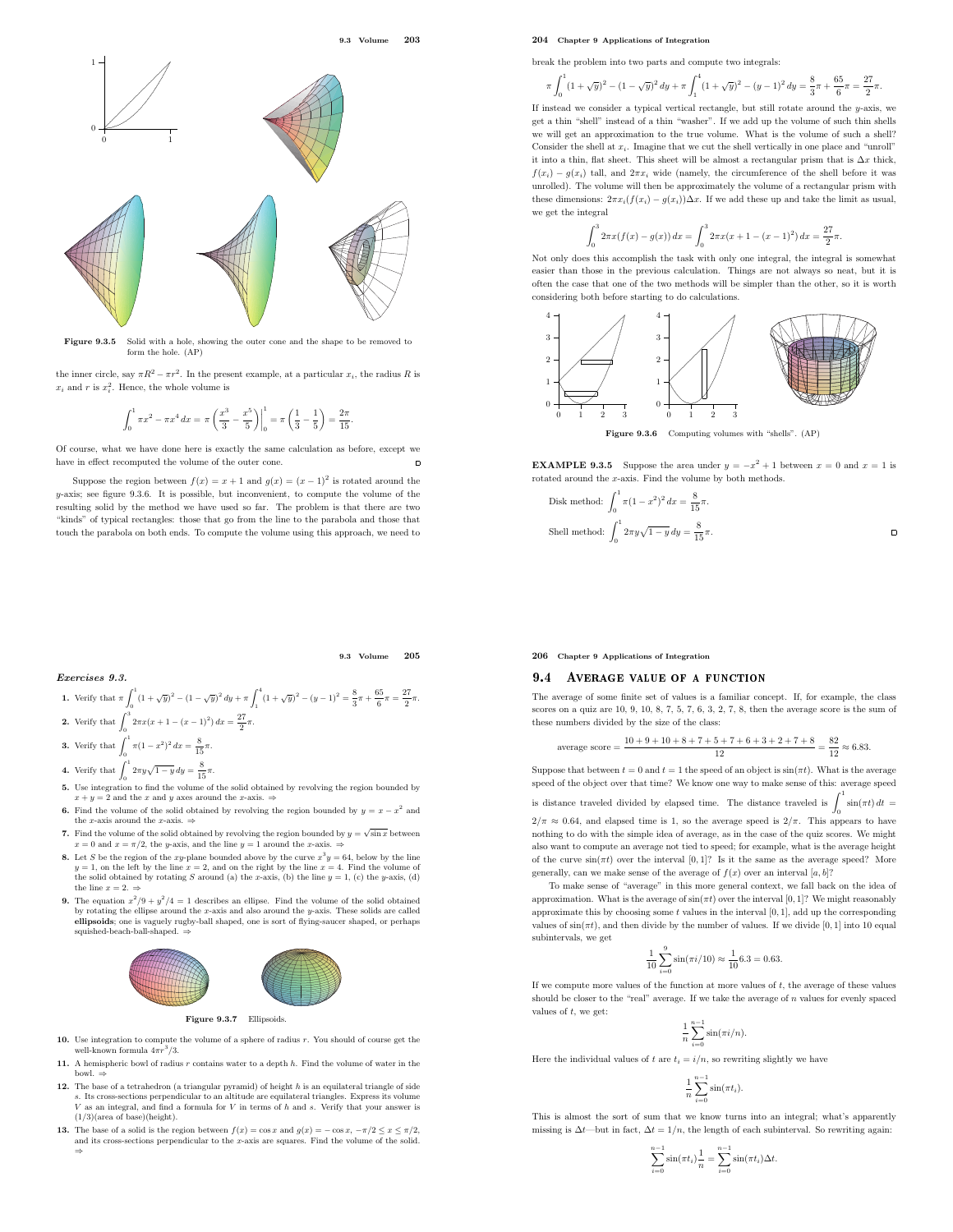Now this has exactly the right form, so that in the limit we get

$$
\text{average} = \int_0^1 \sin(\pi t) \, dt = -\frac{\cos(\pi t)}{\pi} \bigg|_0^1 = -\frac{\cos(\pi)}{\pi} + \frac{\cos(0)}{\pi} = \frac{2}{\pi} \approx 0.64.
$$

Of course, this is exactly what we computed before, but we didn't need to rely on a particular interpretation of the function. If we interpret  $sin(\pi t)$  as the height of the function, we interpret the result as the average height of  $sin(\pi t)$  over [0, 1].

It's not entirely obvious from this one simple example how to compute such an average in general. Let's look at a somewhat more complicated case. Suppose that the function is  $16t^2 + 5$ . What is the average between  $t = 1$  and  $t = 3$ ? Again we set up an approximation to the average:

$$
\frac{1}{n}\sum_{i=0}^{n-1} 16t_i^2 + 5,
$$

where the values  $t_i$  are evenly spaced between 1 and 3. Once again we are "missing"  $\Delta t$ , and this time  $1/n$  is not the correct value. What is  $\Delta t$  in general? It is the length of a subinterval; in this case we take the interval  $[1, 3]$  and divide it into n subintervals, so each has length  $(3-1)/n = 2/n = \Delta t$ . Now with the usual "multiply and divide by the same thing" trick we can rewrite the sum:

$$
\frac{1}{n}\sum_{i=0}^{n-1}16t_i^2+5=\frac{1}{3-1}\sum_{i=0}^{n-1}(16t_i^2+5)\frac{3-1}{n}=\frac{1}{2}\sum_{i=0}^{n-1}(16t_i^2+5)\frac{2}{n}=\frac{1}{2}\sum_{i=0}^{n-1}(16t_i^2+5)\Delta t.
$$

In the limit this becomes

$$
\frac{1}{2}\int_1^3 16t^2 + 5\,dt = \frac{1}{2}\frac{446}{3} = \frac{223}{3}.
$$

Does this seem reasonable? Let's picture it: in figure 9.4.1 is the function  $16t_i^2 + 5$  together with the horizontal line  $y = 223/3 \approx 74.3$ . Certainly the height of the horizontal line looks at least plausible for the average height of the curve.

We can interpret this result in a slightly different way. The area under  $y = 16x^2 + 5$ above [1, 3] is

$$
\int_1^3 16t^2 + 5 dt = \frac{446}{3}.
$$

The area under  $y = 223/3$  over the same interval [1,3] is simply the area of a rectangle that is 2 by 223/3 with area 446/3. So the average height of a function is the height of the horizontal line that produces the same area over the given interval.

#### 9.5 Work 209

#### $9.5$  WORK

A fundamental concept in classical physics is work: If an object is moved in a straight line against a force  $F$  for a distance  $s$  the work done is  $W = Fs$ .

EXAMPLE 9.5.1 How much work is done in lifting a 10 pound weight vertically a distance of 5 feet? The force due to gravity on a 10 pound weight is 10 pounds at the surface of the earth, and it does not change appreciably over 5 feet. The work done is  $W = 10 \cdot 5 = 50$  foot-pounds.  $\Box$ 

In reality few situations are so simple. The force might not be constant over the range of motion, as in the next example.

EXAMPLE 9.5.2 How much work is done in lifting a 10 pound weight from the surface of the earth to an orbit 100 miles above the surface? Over 100 miles the force due to gravity does change significantly, so we need to take this into account. The force exerted on a 10 pound weight at a distance r from the center of the earth is  $F = k/r^2$  and by definition it is 10 when r is the radius of the earth (we assume the earth is a sphere). How can we approximate the work done? We divide the path from the surface to orbit into  $n$  small subpaths. On each subpath the force due to gravity is roughly constant, with value  $k/r_i^2$ at distance  $r_i$ . The work to raise the object from  $r_i$  to  $r_{i+1}$  is thus approximately  $k/r_i^2 \Delta r$ and the total work is approximately

$$
\sum_{i=0}^{n-1} \frac{k}{r_i^2} \Delta r,
$$

or in the limit

$$
W = \int_{r_0}^{r_1} \frac{k}{r^2} dr,
$$

where  $r_0$  is the radius of the earth and  $r_1$  is  $r_0$  plus 100 miles. The work is

$$
W = \int_{r_0}^{r_1} \frac{k}{r^2} dr = -\left. \frac{k}{r} \right|_{r_0}^{r_1} = -\frac{k}{r_1} + \frac{k}{r_0}.
$$

Using  $r_0 = 20925525$  feet we have  $r_1 = 21453525$ . The force on the 10 pound weight at the surface of the earth is 10 pounds, so  $10 = k/20925525^2$ , giving  $k = 4378775965256250$ . Then

$$
-\frac{k}{r_1}+\frac{k}{r_0}=\frac{491052320000}{95349}\approx 5150052 \quad \text{foot-pounds}.
$$

Note that if we assume the force due to gravity is 10 pounds over the whole distance we would calculate the work as  $10(r_1 - r_0) = 10 \cdot 100 \cdot 5280 = 5280000$ , somewhat higher since we don't account for the weakening of the gravitational force. we don't account for the weakening of the gravitational force.

208 Chapter 9 Applications of Integration



Notice that we may interpret average speed in much the same way. If the speed of an object is  $16t_i^2 + 5$ , the average speed over the interval  $[1, 3]$  is  $223/3$ , and the object travels a distance of 446/3 units in two seconds. If instead the object were to travel for two seconds at a constant speed of 223/3, the distance traveled would also be  $223/3 \cdot 2 = 446/3$ . So average speed is the constant speed required to go the same distance in the same time.

To summarize, to compute the average value of  $f(x)$  over  $[a, b]$ , compute the integral of f over the interval and divide by the length of the interval:

$$
\text{average} = \frac{1}{b-a} \int_{a}^{b} f(x) \, dx.
$$

#### Exercises 9.4.

- 1. Find the average height of cos x over the intervals  $[0, \pi/2]$ ,  $[-\pi/2, \pi/2]$ , and  $[0, 2\pi]$ .  $\Rightarrow$
- 2. Find the average height of  $x^2$  over the interval [−2, 2]. ⇒
- **3.** Find the average height of  $1/x^2$  over the interval  $[1, A]$ .  $\Rightarrow$
- 4. Find the average height of  $\sqrt{1 x^2}$  over the interval [−1, 1]. ⇒
- **5.** An object moves with velocity  $v(t) = -t^2 + 1$  feet per second between  $t = 0$  and  $t = 2$ . Find the average velocity and the average speed of the object between  $t = 0$  and  $t = 2$ .
- 6. The observation deck on the 102nd floor of the Empire State Building is 1,224 feet above the ground. If a steel ball is dropped from the observation deck its velocity at time  $t$  is approximately  $v(t) = -32t$  feet per second. Find the average speed between the time it is dropped and the time it hits the ground, and find its speed when it hits the ground. ⇒

#### 210 Chapter 9 Applications of Integration

EXAMPLE 9.5.3 How much work is done in lifting a 10 kilogram object from the surface of the earth to a distance  $D$  from the center of the earth? This is the same problem as before in different units, and we are not specifying a value for D. As before

$$
W = \int_{r_0}^D \frac{k}{r^2} dr = - \left. \frac{k}{r} \right|_{r_0}^D = - \frac{k}{D} + \frac{k}{r_0}
$$

.

While "weight in pounds" is a measure of force, "weight in kilograms" is a measure of mass. To convert to force we need to use Newton's law  $F=ma$ . At the surface of the earth the acceleration due to gravity is approximately 9.8 meters per second squared, so the force is  $F = 10 \cdot 9.8 = 98$ . The units here are "kilogram-meters per second squared" or "kg m/s<sup>2"</sup>, also known as a Newton (N), so  $F = 98$  N. The radius of the earth is approximately 6378.1 kilometers or 6378100 meters. Now the problem proceeds as before. From  $F = k/r^2$  we compute k:  $98 = k/6378100^2$ ,  $k = 3.986655642 \cdot 10^{15}$ . Then the work is:

> $W = -\frac{k}{L}$  $\frac{\kappa}{D}$  + 6.250538000 · 10<sup>8</sup> Newton-meters.

As D increases W of course gets larger, since the quantity being subtracted,  $-k/D$ , gets smaller. But note that the work  $W$  will never exceed  $6.250538000 \cdot 10^8$ , and in fact will approach this value as  $D$  gets larger. In short, with a finite amount of work, namely  $6.250538000 \cdot 10^8$  N-m, we can lift the 10 kilogram object as far as we wish from earth; we might also say that this is the work required to lift the object to infinity.

Next is an example in which the force is constant, but there are many objects moving different distances

EXAMPLE 9.5.4 Suppose that a water tank is shaped like a right circular cone with the tip at the bottom, and has height 10 meters and radius 2 meters at the top. If the tank is full, how much work is required to pump all the water out over the top? Here we have a large number of atoms of water that must be lifted different distances to get to the top of the tank. Fortunately, we don't really have to deal with individual atoms—we can consider all the atoms at a given depth together.

To approximate the work, we can divide the water in the tank into horizontal sections, approximate the volume of water in a section by a thin disk, and compute the amount of work required to lift each disk to the top of the tank. As usual, we take the limit as the sections get thinner and thinner to get the total work.

At depth h the circular cross-section through the tank has radius  $r = (10 - h)/5$ , by similar triangles, and area  $\pi (10-h)^2/25$ . A section of the tank at depth h thus has volume approximately  $\pi (10 - h)^2 / 25 \Delta h$  and so contains  $\sigma \pi (10 - h)^2 / 25 \Delta h$  kilograms of water,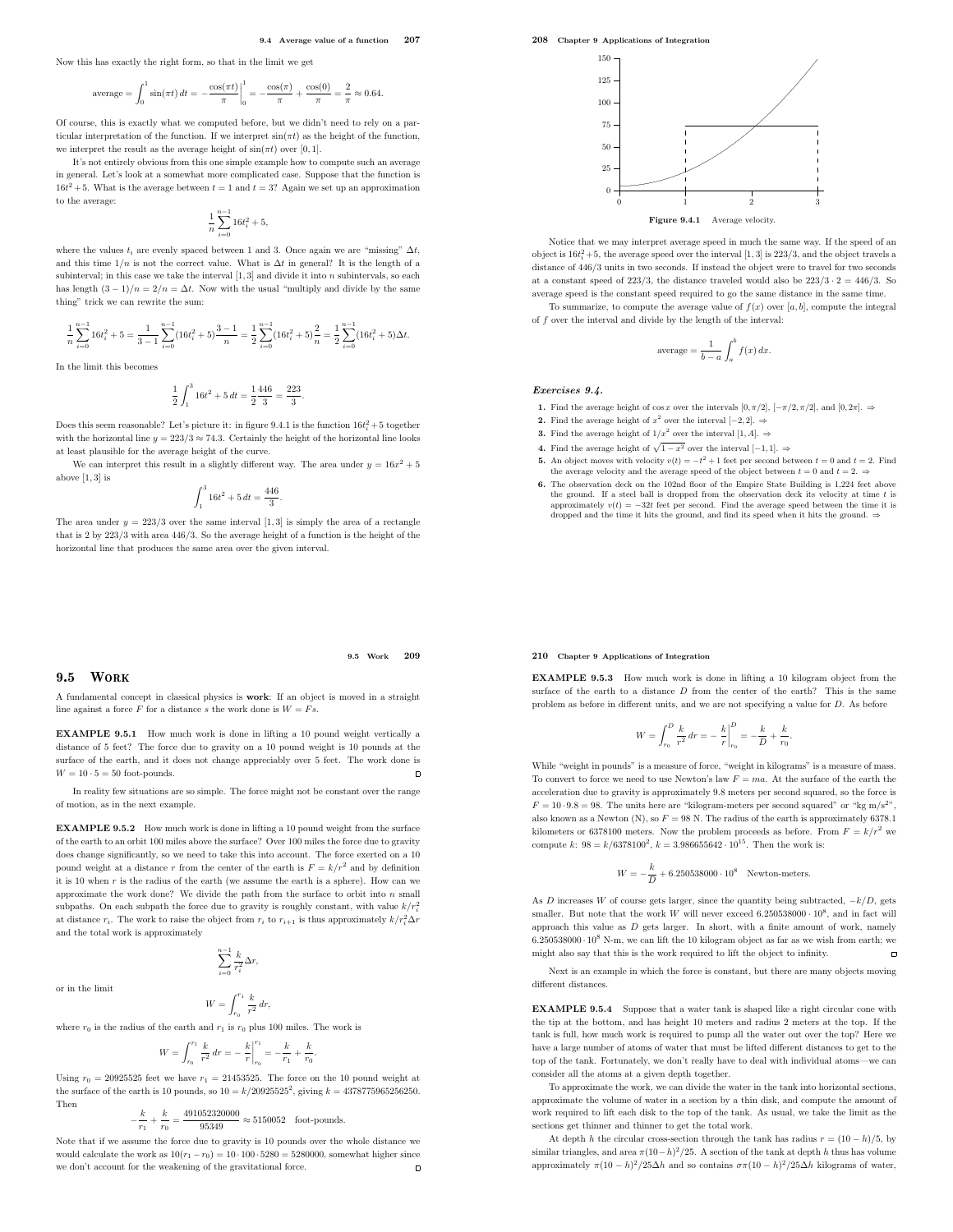$\Box$ 



 $5(x_i - 0.1)\Delta x$ . The total work is approximately

$$
\sum_{i=0}^{n-1} 5(x_i - 0.1)\Delta x
$$

and in the limit

$$
W = \int_{0.1}^{0.08} 5(x - 0.1) \, dx = \frac{5(x - 0.1)^2}{2} \bigg|_{0.1}^{0.08} = \frac{5(0.08 - 0.1)^2}{2} - \frac{5(0.1 - 0.1)^2}{2} = \frac{1}{1000} \, \text{N-m}.
$$

The other values we seek simply use different limits. To compress the spring from 0.08 meters to 0.05 meters takes

$$
W = \int_{0.08}^{0.05} 5(x - 0.1) \, dx = \left. \frac{5(x - 0.1)^2}{2} \right|_{0.08}^{0.05} = \frac{5(0.05 - 0.1)^2}{2} - \frac{5(0.08 - 0.1)^2}{2} = \frac{21}{4000} \text{ N-m}
$$

and to stretch the spring from 0.1 meters to 0.15 meters requires

$$
W = \int_{0.1}^{0.15} 5(x - 0.1) \, dx = \frac{5(x - 0.1)^2}{2} \Big|_{0.1}^{0.15} = \frac{5(0.15 - 0.1)^2}{2} - \frac{5(0.1 - 0.1)^2}{2} = \frac{1}{160} \, \text{N-m}.
$$

#### Exercises 9.5.

- 1. How much work is done in lifting a 100 kilogram weight from the surface of the earth to an orbit 35,786 kilometers above the surface of the earth? ⇒
- 2. How much work is done in lifting a 100 kilogram weight from an orbit 1000 kilometers above the surface of the earth to an orbit 35,786 kilometers above the surface of the earth? ⇒
- 3. A water tank has the shape of an upright cylinder with radius  $r = 1$  meter and height 10 meters. If the depth of the water is 5 meters, how much work is required to pump all the water out the top of the tank?  $\Rightarrow$
- 4. Suppose the tank of the previous problem is lying on its side, so that the circular ends are vertical, and that it has the same amount of water as before. How much work is required to pump the water out the top of the tank (which is now 2 meters above the bottom of the  $tank$ )?  $\Rightarrow$
- 5. A water tank has the shape of the bottom half of a sphere with radius  $r = 1$  meter. If the tank is full, how much work is required to pump all the water out the top of the tank?
- tank is full, how much work is required to pump all the water out the top of the tank? ⇒<br>6. A spring has constant  $k = 10 \text{ kg/s}^2$ . How much work is done in compressing it 1/10 meter<br>from its natural length? ⇒
- 7. A force of 2 Newtons will compress a spring from 1 meter (its natural length) to 0.8 meters. How much work is required to stretch the spring from 1.1 meters to 1.5 meters? =
- **8.** A 20 meter long steel cable has density 2 kilograms per meter, and is hanging straight down. How much work is required to lift the entire cable to the height of its top end? ⇒

#### 9.6 Center of Mass 213

- 9. The cable in the previous problem has a 100 kilogram bucket of concrete attached to its lower end. How much work is required to lift the entire cable and bucket to the height of its top end? $\Rightarrow$
- **10.** Consider again the cable and bucket of the previous problem. How much work is required to lift the bucket 10 meters by raising the cable l) meters? (The top half of the cable ends up at the height of the top end of t meters.) ⇒

### 9.6 CENTER OF MASS

Suppose a beam is 10 meters long, and that there are three weights on the beam: a 10 kilogram weight 3 meters from the left end, a 5 kilogram weight 6 meters from the left end, and a 4 kilogram weight 8 meters from the left end. Where should a fulcrum be placed so that the beam balances? Let's assign a scale to the beam, from 0 at the left end to 10 at the right, so that we can denote locations on the beam simply as  $x$  coordinates; the weights are at  $x = 3$ ,  $x = 6$ , and  $x = 8$ , as in figure 9.6.1.



Figure 9.6.1 A beam with three masses

Suppose to begin with that the fulcrum is placed at  $x = 5$ . What will happen? Each weight applies a force to the beam that tends to rotate it around the fulcrum; this effect is measured by a quantity called torque, proportional to the mass times the distance from the fulcrum. Of course, weights on different sides of the fulcrum rotate the beam in opposite directions. We can distinguish this by using a signed distance in the formula for torque. So with the fulcrum at 5, the torques induced by the three weights will be proportional to  $(3-5)10 = -20$ ,  $(6-5)5 = 5$ , and  $(8-5)4 = 12$ . For the beam to balance, the sum of the torques must be zero; since the sum is  $-20 + 5 + 12 = -3$ , the beam rotates counter-clockwise, and to get the beam to balance we need to move the fulcrum to the left. To calculate exactly where the fulcrum should be, we let  $\bar{x}$  denote the location of the fulcrum when the beam is in balance. The total torque on the beam is then  $(3 - \bar{x})10 + (6 - \bar{x})5 + (8 - \bar{x})4 = 92 - 19\bar{x}$ . Since the beam balances at  $\bar{x}$  it must be that  $92 - 19\bar{x} = 0$  or  $\bar{x} = 92/19 \approx 4.84$ , that is, the fulcrum should be placed at  $x = 92/19$  to balance the beam.

Now suppose that we have a beam with varying density—some portions of the beam contain more mass than other portions of the same size. We want to figure out where to put the fulcrum so that the beam balances.

Figure  $9.6.2$  A solid beam.

 $m_0$  |  $m_1$  |  $m_2$  |  $m_3$  |  $m_4$  |  $m_5$  |  $m_6$  |  $m_7$  |  $m_8$  |  $m_9$ 

214 Chapter 9 Applications of Integration

**EXAMPLE 9.6.1** Suppose the beam is 10 meters long and that the density is  $1 + x$ kilograms per meter at location  $x$  on the beam. To approximate the solution, we can think of the beam as a sequence of weights "on" a beam. For example, we can think of the portion of the beam between  $x = 0$  and  $x = 1$  as a weight sitting at  $x = 0$ , the portion between  $x = 1$  and  $x = 2$  as a weight sitting at  $x = 1$ , and so on, as indicated in figure 9.6.2. We then approximate the mass of the weights by assuming that each portion of the beam has constant density. So the mass of the first weight is approximately  $m_0 = (1 + 0)1 = 1$ kilograms, namely,  $(1 + 0)$  kilograms per meter times 1 meter. The second weight is  $m_1 = (1 + 1)1 = 2$  kilograms, and so on to the tenth weight with  $m_9 = (1 + 9)1 = 10$ kilograms. So in this case the total torque is

 $(0 - \bar{x})m_0 + (1 - \bar{x})m_1 + \cdots + (9 - \bar{x})m_9 = (0 - \bar{x})1 + (1 - \bar{x})2 + \cdots + (9 - \bar{x})10.$ 

If we set this to zero and solve for  $\bar{x}$  we get  $\bar{x} = 6$ . In general, if we divide the beam into n portions, the mass of weight number i will be  $m_i = (1 + x_i)(x_{i+1} - x_i) = (1 + x_i)\Delta x$ and the torque induced by weight number i will be  $(x_i - \bar{x})m_i = (x_i - \bar{x})(1 + x_i)\Delta x$ . The total torque is then

 $(x_0 - \bar{x})(1 + x_0)\Delta x + (x_1 - \bar{x})(1 + x_1)\Delta x + \cdots + (x_{n-1} - \bar{x})(1 + x_{n-1})\Delta x$ 

$$
= \sum_{i=0}^{n-1} x_i (1+x_i) \Delta x - \sum_{i=0}^{n-1} \bar{x} (1+x_i) \Delta x
$$

$$
= \sum_{i=0}^{n-1} x_i (1+x_i) \Delta x - \bar{x} \sum_{i=0}^{n-1} (1+x_i) \Delta x.
$$

If we set this equal to zero and solve for  $\bar{x}$  we get an approximation to the balance point of the beam:

$$
0 = \sum_{i=0}^{n-1} x_i (1 + x_i) \Delta x - \bar{x} \sum_{i=0}^{n-1} (1 + x_i) \Delta x
$$

$$
\bar{x} \sum_{i=0}^{n-1} (1 + x_i) \Delta x = \sum_{i=0}^{n-1} x_i (1 + x_i) \Delta x
$$

$$
\bar{x} = \frac{\sum_{i=0}^{n-1} x_i (1 + x_i) \Delta x}{\sum_{i=0}^{n-1} (1 + x_i) \Delta x}.
$$



Figure 9.5.1 Cross-section of a conical water tank.

where  $\sigma$  is the density of water in kilograms per cubic meter;  $\sigma \approx 1000$ . The force due to gravity on this much water is  $9.8\sigma\pi(10-h)^2/25\Delta h$ , and finally, this section of water must be lifted a distance h, which requires  $h9.8\sigma\pi(10-h)^2/25\Delta h$  Newton-meters of work. The total work is therefore

$$
W = \frac{9.8\sigma\pi}{25} \int_0^{10} h(10 - h)^2 dh = \frac{980000}{3} \pi \approx 1026254
$$
 Newton-meters.

A spring has a "natural length," its length if nothing is stretching or compressing it. If the spring is either stretched or compressed the spring provides an opposing force; according to Hooke's Law the magnitude of this force is proportional to the distance the spring has been stretched or compressed:  $F = kx$ . The constant of proportionality, k, of course depends on the spring. Note that  $x$  here represents the *change* in length from the natural length.

**EXAMPLE 9.5.5** Suppose  $k = 5$  for a given spring that has a natural length of 0.1 meters. Suppose a force is applied that compresses the spring to length 0.08. What is the magnitude of the force? Assuming that the constant  $k$  has appropriate dimensions (namely, kg/s<sup>2</sup>), the force is  $5(0.1 - 0.08) = 5(0.02) = 0.1$  Newtons.

EXAMPLE 9.5.6 How much work is done in compressing the spring in the previous example from its natural length to 0.08 meters? From 0.08 meters to 0.05 meters? How much work is done to stretch the spring from 0.1 meters to 0.15 meters? We can approximate the work by dividing the distance that the spring is compressed (or stretched) into small subintervals. Then the force exerted by the spring is approximately constant over the subinterval, so the work required to compress the spring from  $x_i$  to  $x_{i+1}$  is approximately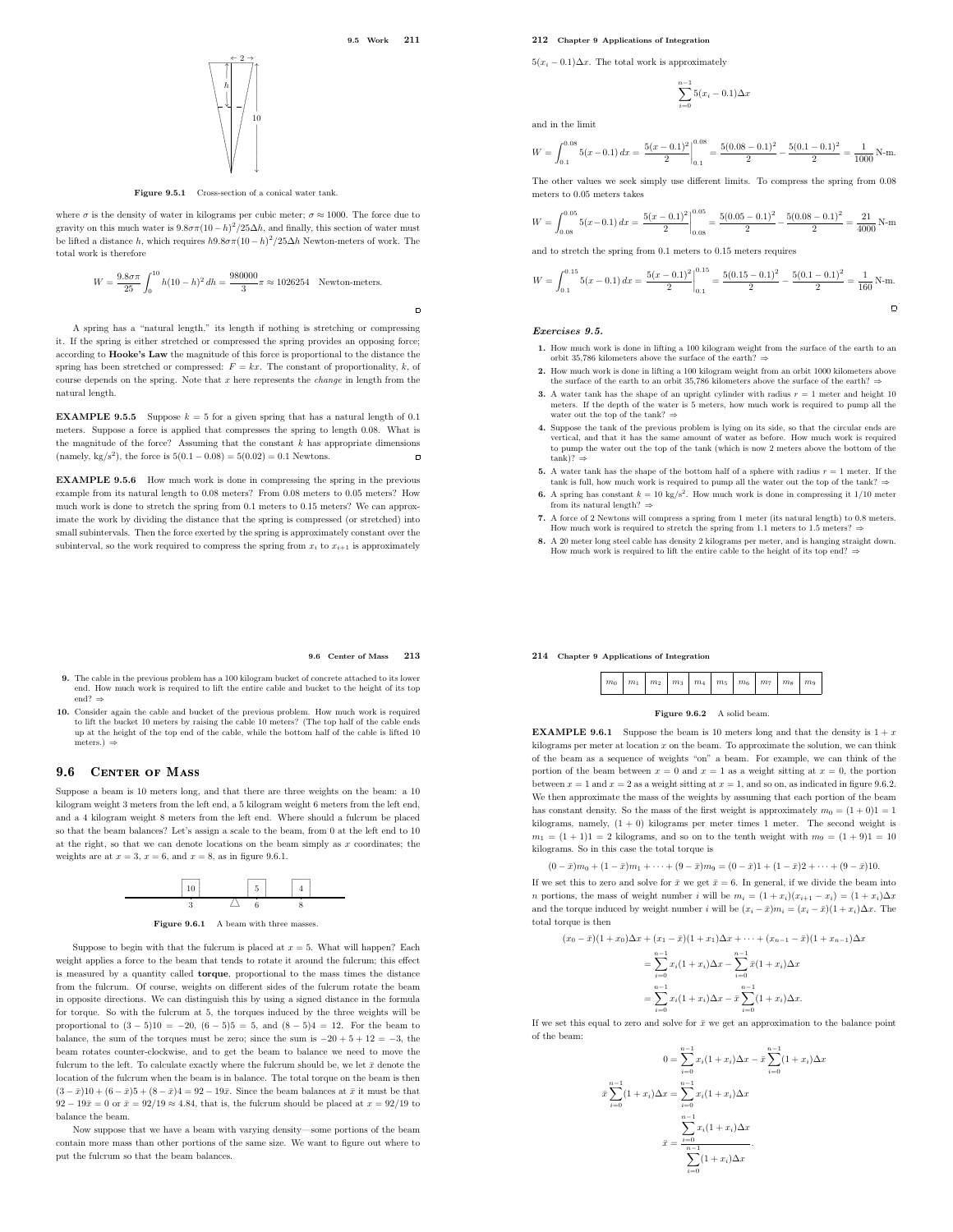,

The denominator of this fraction has a very familiar interpretation. Consider one term of the sum in the denominator:  $(1+x_i)\Delta x$ . This is the density near  $x_i$  times a short length,  $\Delta x$ , which in other words is approximately the mass of the beam between  $x_i$  and  $x_{i+1}$ . When we add these up we get approximately the mass of the beam.

Now each of the sums in the fraction has the right form to turn into an integral, which in turn gives us the exact value of  $\bar{x}$ :

$$
\bar{x} = \frac{\int_0^{10} x(1+x) \, dx}{\int_0^{10} (1+x) \, dx}.
$$

The numerator of this fraction is called the moment of the system around zero:

$$
\int_0^{10} x(1+x) dx = \int_0^{10} x + x^2 dx = \frac{1150}{3}
$$
the mass of the beam:

 $\int^{10}$ 

 $\int_{0}^{1} (1+x) dx = 60,$ 

and the balance point, officially called the center of mass, is

$$
\bar{x} = \frac{1150}{3} \frac{1}{60} = \frac{115}{18} \approx 6.39.
$$

It should be apparent that there was nothing special about the density function  $\sigma(x)$  =  $1 + x$  or the length of the beam, or even that the left end of the beam is at the origin. In general, if the density of the beam is  $\sigma(x)$  and the beam covers the interval [a, b], the moment of the beam around zero is

$$
M_0 = \int_a^b x \sigma(x) \, dx
$$

and the total mass of the beam is

$$
M = \int_{a}^{b} \sigma(x) \, dx
$$

and the center of mass is at

and the denominator is

$$
\bar{x} = \frac{M_0}{M}.
$$

EXAMPLE 9.6.2 Suppose a beam lies on the x-axis between 20 and 30, and has density function  $\sigma(x) = x - 19$ . Find the center of mass. This is the same as the previous example

9.6 Center of Mass 217

 $\Box$ 

 $\overline{a}$ 

compute the moment around the y-axis:

$$
M_y = \int_0^1 x(1 - x^2) \, dx = \frac{1}{4}
$$

and the total mass

and finally

$$
\bar{x} = \frac{1}{4} \frac{3}{2} =
$$

 $\bf{0}$ 

Next we do the same thing to find  $\bar{y}$ . The mass of the plate between  $y_i$  and  $y_{i+1}$  is approximately  $n_i = \sqrt{y} \Delta y$ , so

$$
M_x = \int_0^1 y\sqrt{y} \, dy = \frac{2}{5}
$$

and

$$
\bar{y} = \frac{2}{5} \frac{3}{2} = \frac{3}{5},
$$

since the total mass  $M$  is the same. The center of mass is shown in figure 9.6.3.

EXAMPLE 9.6.4 Find the center of mass of a thin, uniform plate whose shape is the region between  $y = \cos x$  and the x-axis between  $x = -\pi/2$  and  $x = \pi/2$ . It is clear that  $\bar{x} = 0$ , but for practice let's compute it anyway. We will need the total mass, so we compute it first:

$$
M = \int_{-\pi/2}^{\pi/2} \cos x \, dx = \sin x \Big|_{-\pi/2}^{\pi/2} = 2.
$$

The moment around the  $y$ -axis is

$$
M_y = \int_{-\pi/2}^{\pi/2} x \cos x \, dx = \cos x + x \sin x \Big|_{-\pi/2}^{\pi/2} = 0
$$

and the moment around the x-axis is

$$
M_x = \int_0^1 y \cdot 2 \arccos y \, dy = y^2 \arccos y - \frac{y\sqrt{1-y^2}}{2} + \frac{\arcsin y}{2} \bigg|_0^1 = \frac{\pi}{4}.
$$

Thus

$$
\bar{x} = \frac{0}{2}, \quad \bar{y} = \frac{\pi}{8} \approx 0.393.
$$

#### 216 Chapter 9 Applications of Integration

except that the beam has been moved. Note that the density at the left end is  $20-19=1$ and at the right end is  $30 - 19 = 11$ , as before. Hence the center of mass must be at approximately  $20 + 6.39 = 26.39$ . Let's see how the calculation works out.

$$
M_0 = \int_{20}^{30} x(x - 19) \, dx = \int_{20}^{30} x^2 - 19x \, dx = \left. \frac{x^3}{3} - \frac{19x^2}{2} \right|_{20}^{30} = \frac{4750}{3}
$$
\n
$$
M = \int_{20}^{30} x - 19 \, dx = \left. \frac{x^2}{2} - 19x \right|_{20}^{30} = 60
$$
\n
$$
\frac{M_0}{M} = \frac{4750}{3} \frac{1}{60} = \frac{475}{18} \approx 26.39.
$$

EXAMPLE 9.6.3 Suppose a flat plate of uniform density has the shape contained by  $y = x^2$ ,  $y = 1$ , and  $x = 0$ , in the first quadrant. Find the center of mass. (Since the density is constant, the center of mass depends only on the shape of the plate, not the density, or in other words, this is a purely geometric quantity. In such a case the center of mass is called the centroid.)



Figure 9.6.3 Center of mass for a two dimensional plate.

This is a two dimensional problem, but it can be solved as if it were two one dimensional problems: we need to find the x and y coordinates of the center of mass,  $\bar{x}$  and  $\bar{y}$ , and fortunately we can do these independently. Imagine looking at the plate edge on, from below the x-axis. The plate will appear to be a beam, and the mass of a short section of the "beam", say between  $x_i$  and  $x_{i+1}$ , is the mass of a strip of the plate between  $x_i$ and  $x_{i+1}$ . See figure 9.6.3 showing the plate from above and as it appears edge on. Since the plate has uniform density we may as well assume that  $\sigma = 1$ . Then the mass of the plate between  $x_i$  and  $x_{i+1}$  is approximately  $m_i = \sigma(1 - x_i^2)\Delta x = (1 - x_i^2)\Delta x$ . Now we can

#### 218 Chapter 9 Applications of Integration

#### Exercises 9.6.

- 1. A beam 10 meters long has density  $\sigma(x) = x^2$  at distance x from the left end of the beam. Find the center of mass  $\bar{x}$ .  $\Rightarrow$
- **2.** A beam 10 meters long has density  $\sigma(x) = \sin(\pi x/10)$  at distance x from the left end of the beam. Find the center of mass  $\bar{x}$ .  $\Rightarrow$
- 3. A beam 4 meters long has density  $\sigma(x) = x^3$  at distance x from the left end of the beam.<br>Find the center of mass  $\bar{x}$ .  $\Rightarrow$
- 4. Verify that  $\int 2x \arccos x \, dx = x^2 \arccos x \frac{x\sqrt{1-x^2}}{2} + \frac{\arcsin x}{2} + C$ .
- **5.** A thin plate lies in the region between  $y = x^2$  and the x-axis between  $x = 1$  and  $x = 2$ . Find **the centroid.**
- **6.** A thin plate fills the upper half of the unit circle  $x^2 + y^2 = 1$ . Find the centroid.  $\Rightarrow$
- 7. A thin plate lies in the region contained by  $y = x$  and  $y = x^2$ . Find the centroid.  $\Rightarrow$
- 8. A thin plate lies in the region contained by  $y = 4 x^2$  and the x-axis. Find the centroid.  $\Rightarrow$ **9.** A thin plate lies in the region contained by  $y = x^{1/3}$  and the x-axis between  $x = 0$  and  $x = 1$ .
- Find the centroid.  $\Rightarrow$ 10. A thin plate lies in the region contained by  $\sqrt{x} + \sqrt{y} = 1$  and the axes in the first quadrant.
- Find the centroid.  $\Rightarrow$ 11. A thin plate lies in the region between the circle  $x^2 + y^2 = 4$  and the circle  $x^2 + y^2 = 1$ ,
- above the x-axis. Find the centroid.  $\Rightarrow$ 12. A thin plate lies in the region between the circle  $x^2 + y^2 = 4$  and the circle  $x^2 + y^2 = 1$  in the first quadrant. Find the centroid. ⇒
- 13. A thin plate lies in the region between the circle  $x^2 + y^2 = 25$  and the circle  $x^2 + y^2 = 16$ above the x-axis. Find the centroid.  $=$

#### 9.7 KINETIC ENERGY; IMPROPER INTEGRALS

Recall example 9.5.3 in which we computed the work required to lift an object from the surface of the earth to some large distance  $D$  away. Since  $F = k/x^2$  we computed

$$
\int_{r_0}^{D} \frac{k}{x^2} dx = -\frac{k}{D} + \frac{k}{r_0}.
$$

We noticed that as  $D$  increases,  $k/D$  decreases to zero so that the amount of work increases to  $k/r_0$ . More precisely,

$$
\lim_{D\to\infty}\int_{r_0}^D\frac{k}{x^2}\,dx=\lim_{D\to\infty}-\frac{k}{D}+\frac{k}{r_0}=\frac{k}{r_0}.
$$

We might reasonably describe this calculation as computing the amount of work required to lift the object "to infinity," and abbreviate the limit as

$$
\lim_{D\to\infty}\int_{r_0}^D\frac{k}{x^2}\,dx=\int_{r_0}^\infty\frac{k}{x^2}\,dx.
$$

 $M = \int_1^1 (1 - x^2) dx = \frac{2}{3}$ 3 3 .

8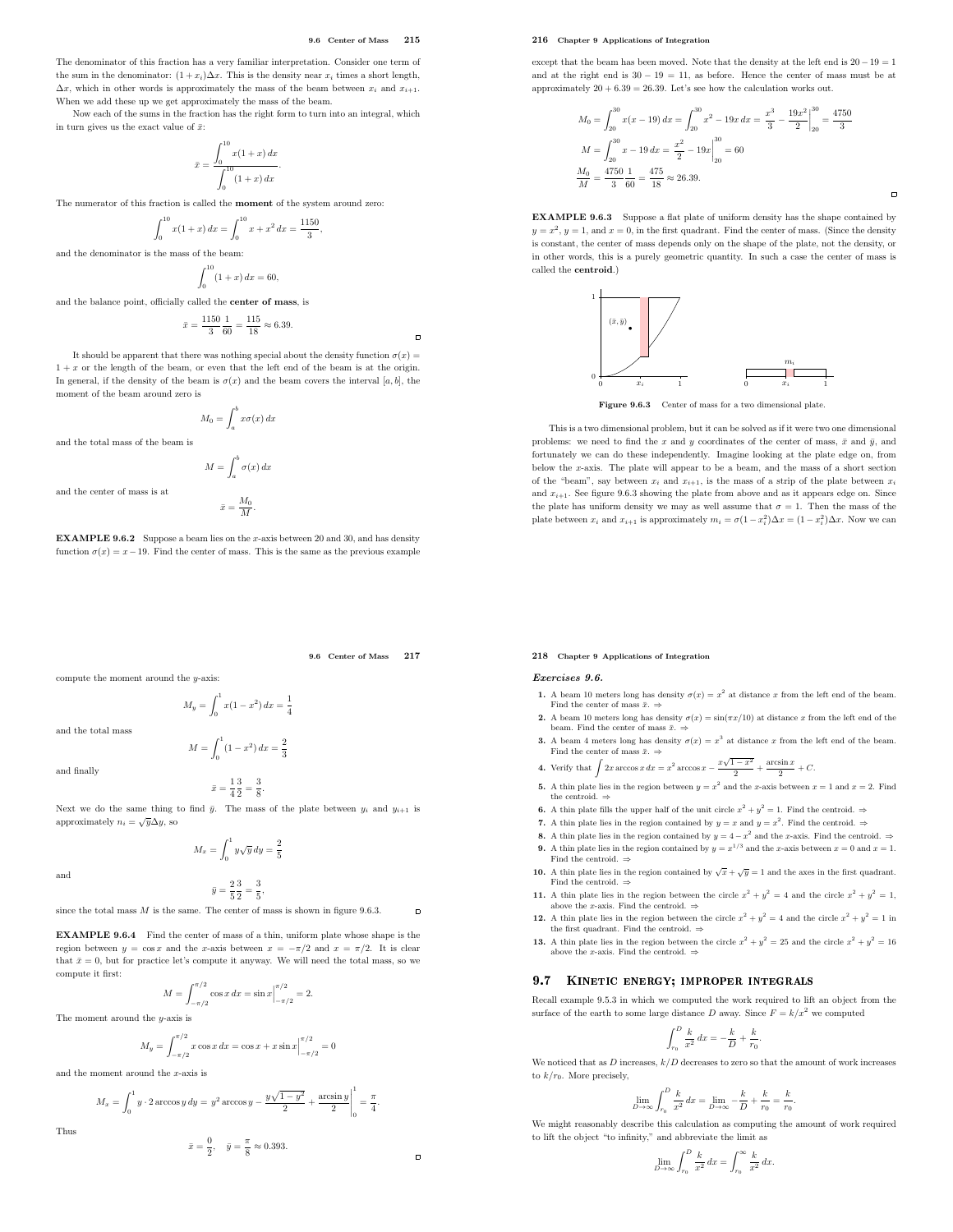#### 9.7 Kinetic energy; improper integrals 219

Such an integral, with a limit of infinity, is called an improper integral. This is a bit unfortunate, since it's not really "improper" to do this, nor is it really "an integral"—it is an abbreviation for the limit of a particular sort of integral. Nevertheless, we're stuck with the term, and the operation itself is perfectly legitimate. It may at first seem odd that a finite amount of work is sufficient to lift an object to "infinity", but sometimes surprising things are nevertheless true, and this is such a case. If the value of an improper integral is a finite number, as in this example, we say that the integral converges, and if not we say that the integral diverges.

Here's another way, perhaps even more surprising, to interpret this calculation. We know that one interpretation of

> $\int^D$ 1 1  $\frac{1}{x^2}$  dx

is the area under  $y = 1/x^2$  from  $x = 1$  to  $x = D$ . Of course, as D increases this area increases. But since  $\int^D$ 

 $\frac{1}{1}$ 

1  $\frac{1}{x^2} dx = -\frac{1}{L}$  $\frac{1}{D} + \frac{1}{1}$ while the area increases, it never exceeds 1, that

> $\int_0^\infty$  1 1  $\frac{1}{x^2} dx = 1.$

The area of the infinite region under  $y = 1/x^2$  from  $x = 1$  to infinity is finite.

Consider a slightly different sort of improper integral:  $\int_{-\infty}^{\infty} xe^{-x^2} dx$ . There are two ways we might try to compute this. First, we could break it up into two more familiar integrals:

$$
\int_{-\infty}^{\infty} xe^{-x^2} dx = \int_{-\infty}^{0} xe^{-x^2} dx + \int_{0}^{\infty} xe^{-x^2} dx.
$$

Now we do these as before:

$$
\int_{-\infty}^0 xe^{-x^2} dx = \lim_{D \to \infty} - \frac{e^{-x^2}}{2} \bigg|_{-D}^0 = -\frac{1}{2},
$$

and

so

$$
\int_0^\infty xe^{-x^2} dx = \lim_{D \to \infty} -\frac{e^{-x^2}}{2}
$$

$$
\int_{-\infty}^{\infty} xe^{-x^2} dx = -\frac{1}{2} + \frac{1}{2} = 0.
$$

2  $\overline{\phantom{a}}$ ļ  $\frac{D}{2} = \frac{1}{2}$  $\mathbf{0}$  $\frac{1}{2}$ 

#### 9.7 Kinetic energy; improper integrals 221

Substituting in the integral:

$$
W = -\int_{x_0}^{x_1} ma(t) \, dx = -\int_{v_0}^{v_1} mv \, dv = -\left. \frac{mv^2}{2} \right|_{v_0}^{v_1} = -\frac{mv_1^2}{2} + \frac{mv_0^2}{2}.
$$

You may recall seeing the expression  $mv^2/2$  in a physics course—it is called the **kinetic** energy of the object. We have shown here that the work done in moving the object from one place to another is the same as the change in kinetic energy.

We know that the work required to move an object from the surface of the earth to infinity is

$$
W=\int_{r_0}^\infty \frac{k}{r^2}\,dr=\frac{k}{r_0}.
$$

At the surface of the earth the acceleration due to gravity is approximately 9.8 meters per second squared, so the force on an object of mass m is  $F = 9.8m$ . The radius of the earth is approximately 6378.1 kilometers or 6378100 meters. Since the force due to gravity obeys an inverse square law,  $F = k/r^2$  and  $9.8m = k/6378100^2$ ,  $k = 398665564178000m$ and  $W = 62505380m$ .

Now suppose that the initial velocity of the object,  $v_0$ , is just enough to get it to infinity, that is, just enough so that the object never slows to a stop, but so that its speed decreases to zero, i.e., so that  $v_1 = 0$ . Then

$$
62505380m=W=-\frac{mv_1^2}{2}+\frac{mv_0^2}{2}=\frac{mv_0^2}{2}
$$

so

## $v_0 = \sqrt{125010760} \approx 11181$  meters per second,

or about 40251 kilometers per hour. This speed is called the escape velocity. Notice that the mass of the object,  $m$ , canceled out at the last step; the escape velocity is the same for all objects. Of course, it takes considerably more energy to get a large object up to 40251 kph than a small one, so it is certainly more difficult to get a large object into deep space than a small one. Also, note that while we have computed the escape velocity for the earth, this speed would not in fact get an object "to infinity" because of the large mass in our neighborhood called the sun. Escape velocity for the sun starting at the distance of the earth from the sun is nearly 4 times the escape velocity we have calculated.

#### 220 Chapter 9 Applications of Integration

Alternately, we might try

$$
\int_{-\infty}^{\infty} x e^{-x^2} \, dx = \lim_{D \to \infty} \int_{-D}^{D} x e^{-x^2} \, dx = \lim_{D \to \infty} \left. - \frac{e^{-x^2}}{2} \right|_{-D}^{D} = \lim_{D \to \infty} \left. - \frac{e^{-D^2}}{2} + \frac{e^{-D^2}}{2} = 0.
$$

So we get the same answer either way. This does not always happen; sometimes the second approach gives a finite number, while the first approach does not; the exercises provide examples. In general, we interpret the integral  $\int_{-\infty}^{\infty} f(x) dx$  according to the first method: both integrals  $\int_{-\infty}^{a} f(x) dx$  and  $\int_{a}^{\infty} f(x) dx$  must converge for the original integral to converge. The second approach does turn out to be useful; when  $\lim_{D\to\infty}\int_{-D}^D f(x)\,dx = L$ ,

and L is finite, then L is called the **Cauchy Principal Value** of  $\int_{-\infty}^{\infty} f(x) dx$ .

Here's a more concrete application of these ideas. We know that in general

$$
W=\int_{x_0}^{x_1}F\,dx
$$

is the work done against the force F in moving from  $x_0$  to  $x_1$ . In the case that F is the force of gravity exerted by the earth, it is customary to make  $F < 0$  since the force is "downward." This makes the work  $W$  negative when it should be positive, so typically the work in this case is defined as

$$
W = -\int_{x_0}^{x_1} F dx.
$$

Also, by Newton's Law,  $F = ma(t)$ . This means that

$$
W = -\int_{x_0}^{x_1} ma(t) \, dx.
$$

Unfortunately this integral is a bit problematic:  $a(t)$  is in terms of t, while the limits and the "dx" are in terms of x. But x and t are certainly related here:  $x = x(t)$  is the function that gives the position of the object at time t, so  $v = v(t) = dx/dt = x'(t)$  is its velocity and  $a(t) = v'(t) = x''(t)$ . We can use  $v = x'(t)$  as a substitution to convert the integral from " $dx$ " to " $dv$ " in the usual way, with a bit of cleverness along the way:

$$
dv = x''(t) dt = a(t) dt = a(t) \frac{dt}{dx} dx
$$

$$
\frac{dx}{dt} dv = a(t) dx
$$

$$
v dv = a(t) dx
$$

#### 222 Chapter 9 Applications of Integration

#### Exercises 9.7.

- 1. Is the area under  $y = 1/x$  from 1 to infinity finite or infinite? If finite, compute the area.  $\Rightarrow$ 2. Is the area under  $y = 1/x^3$  from 1 to infinity finite or infinite? If finite, compute the area.
- ⇒  $\int_0^\infty x^2 + 2x 1 dx$  converge or diverge? If it converges, find the value. ⇒
- **4.** Does  $\int_{-\infty}^{\infty} 1/\sqrt{x} dx$  converge or diverge? If it converges, find the value.  $\Rightarrow$
- 1 **5.** Does  $\int_0^\infty e^{-x} dx$  converge or diverge? If it converges, find the value.  $\Rightarrow$
- **6.**  $\int_0^{1/2} (2x-1)^{-3} dx$  is an improper integral of a slightly different sort. Express it as a limit and determine whether it converges or diverges; if it converges, find the value.  $\Rightarrow$
- 7. Does  $\int_0^1 1/\sqrt{x} dx$  converge or diverge? If it converges, find the value.  $\Rightarrow$
- **8.** Does  $\int_{0}^{\pi/2} \sec^2 x \, dx$  converge or diverge? If it converges, find the value.  $\Rightarrow$
- 9. Does  $\int_{-\infty}^{\infty} \frac{x^2}{4+x^6} dx$  converge or diverge? If it converges, find the value.  $\Rightarrow$
- 10. Does  $\int_{-\infty}^{\infty} x dx$  converge or diverge? If it converges, find the value. Also find the Cauchy  $J_{-\infty}$ <br>Principal Value, if it exists. ⇒
- 11. Does  $\int_{-\infty}^{\infty} \sin x \, dx$  converge or diverge? If it converges, find the value. Also find the Cauchy Principal Value, if it exists.  $\Rightarrow$
- 12. Does  $\int_{-\infty}^{\infty} \cos x \, dx$  converge or diverge? If it converges, find the value. Also find the Cauchy  $J_{-\infty}$ <br>Principal Value, if it exists. ⇒
- 13. Suppose the curve  $y = 1/x$  is rotated around the x-axis generating a sort of funnel or horn shape, called Gabriel's horn or Toricelli's trumpet. Is the volume of this funnel from  $x=1$  to infinity finite or infinite? If finite, compute the volume.  $\Rightarrow$
- 14. An officially sanctioned baseball must be between 142 and 149 grams. How much work, in Newton-meters, does it take to throw a ball at 80 miles per hour? At 90 mph? At 100.9 mph? (According to the Guinness Book of World Records, at http://www.baseball-almanac.com/recbooks/rb\_guin.shtml, "The greatest reliably recorded speed at which a baseball has been pitched is 100.9 mph by Lynn Nolan Ryan (California Angels) at Anaheim Stadium in California on August 20, 1974.") ⇒

#### 9.8 PROBABILITY

You perhaps have at least a rudimentary understanding of discrete probability, which measures the likelihood of an "event" when there are a finite number of possibilities. For example, when an ordinary six-sided die is rolled, the probability of getting any particular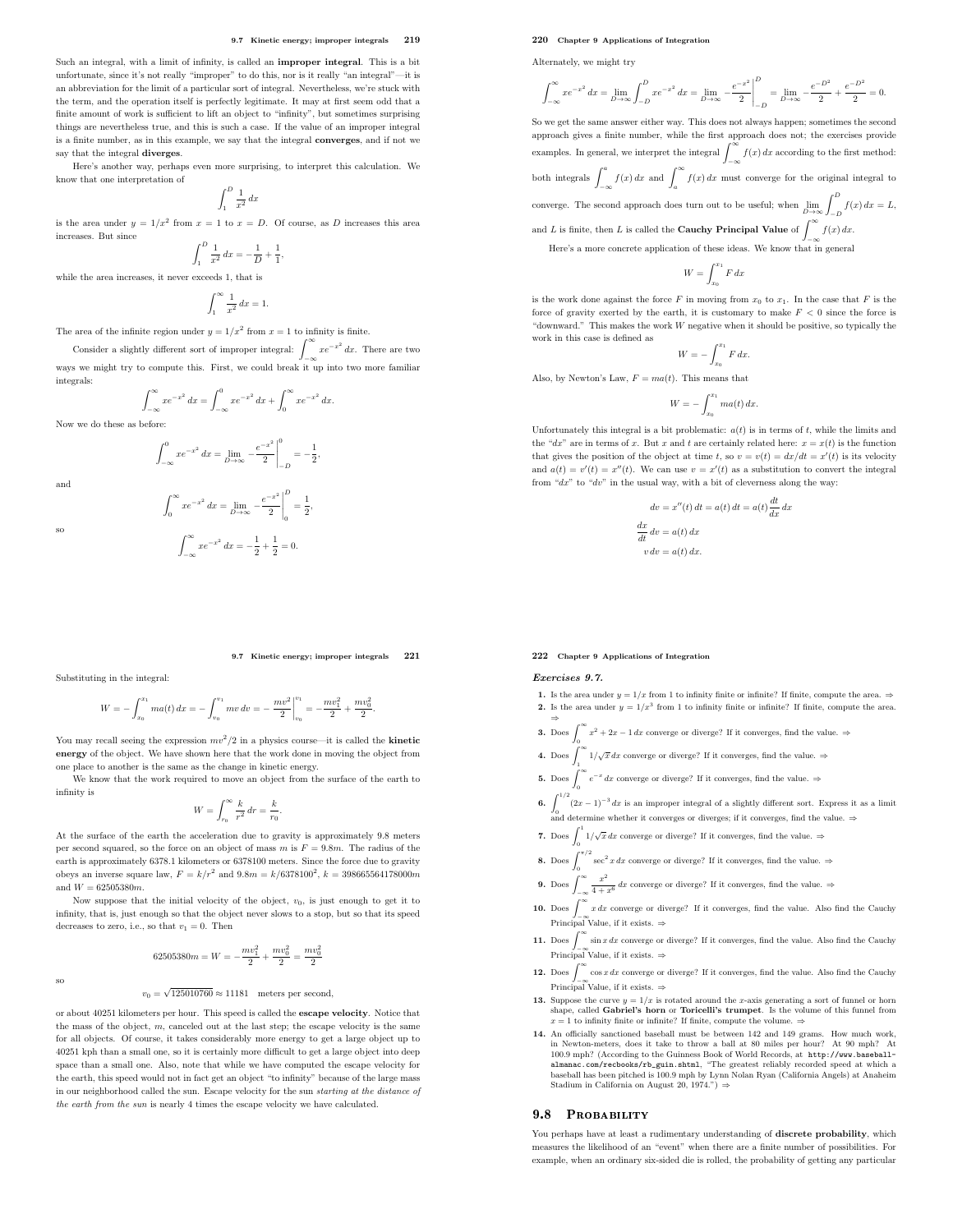number is 1/6. In general, the probability of an event is the number of ways the event can happen divided by the number of ways that "anything" can happen.

For a slightly more complicated example, consider the case of two six-sided dice. The dice are physically distinct, which means that rolling a 2–5 is different than rolling a 5–2; each is an equally likely event out of a total of 36 ways the dice can land, so each has a probability of 1/36.

Most interesting events are not so simple. More interesting is the probability of rolling a certain sum out of the possibilities 2 through 12. It is clearly not true that all sums are equally likely: the only way to roll a 2 is to roll  $1-1$ , while there are many ways to roll a 7. Because the number of possibilities is quite small, and because a pattern quickly becomes evident, it is easy to see that the probabilities of the various sums are:

$$
P(2) = P(12) = 1/36
$$
  
\n
$$
P(3) = P(11) = 2/36
$$
  
\n
$$
P(4) = P(10) = 3/36
$$
  
\n
$$
P(5) = P(9) = 4/36
$$
  
\n
$$
P(6) = P(8) = 5/36
$$
  
\n
$$
P(7) = 6/36
$$

Here we use  $P(n)$  to mean "the probability of rolling an n." Since we have correctly accounted for all possibilities, the sum of all these probabilities is  $36/36 = 1$ ; the probability that the sum is one of 2 through 12 is 1, because there are no other possibilities.

The study of probability is concerned with more difficult questions as well; for example, suppose the two dice are rolled many times. On the average, what sum will come up? In the language of probability, this average is called the expected value of the sum. This is at first a little misleading, as it does not tell us what to "expect" when the two dice are rolled, but what we expect the long term average will be.

Suppose that two dice are rolled 36 million times. Based on the probabilities, we would expect about 1 million rolls to be 2, about 2 million to be 3, and so on, with a roll of 7 topping the list at about 6 million. The sum of all rolls would be 1 million times 2 plus 2 million times 3, and so on, and dividing by 36 million we would get the average:

$$
\begin{aligned}\n\bar{x} &= (2 \cdot 10^6 + 3(2 \cdot 10^6) + \dots + 7(6 \cdot 10^6) + \dots + 12 \cdot 10^6) \frac{1}{36 \cdot 10^6} \\
&= 2 \frac{10^6}{36 \cdot 10^6} + 3 \frac{2 \cdot 10^6}{36 \cdot 10^6} + \dots + 7 \frac{6 \cdot 10^6}{36 \cdot 10^6} + \dots + 12 \frac{10^6}{36 \cdot 10^6} \\
&= 2P(2) + 3P(3) + \dots + 7P(7) + \dots + 12P(12) \\
&= \sum_{i=2}^{12} iP(i) = 7.\n\end{aligned}
$$

9.8 Probability 225

The probability of rolling a 4, 5, or 6 is

$$
P(n) = \int_{7/2}^{13/2} f(x) \, dx.
$$

 $P(n) = \int_{n-1/2}^{n+1/2} f(x) dx.$ 

Of course, we could also compute probabilities that don't make sense in the context of the dice, such as the probability that  $X$  is between 4 and 5.8.



The function

 $F(x) = P(X \leq x) = \int_{-\infty}^{x} f(t)dt$ 

is called the cumulative distribution function or simply (probability) distribution.

**EXAMPLE 9.8.3** Suppose that  $a < b$  and

$$
f(x) = \begin{cases} \frac{1}{b-a} & \text{if } a \le x \le b \\ 0 & \text{otherwise.} \end{cases}
$$

Then  $f(x)$  is the **uniform probability density function** on [a, b]. and the corresponding distribution is the **uniform distribution** on  $[a, b]$ .  $\Box$ 

#### 224 Chapter 9 Applications of Integration

There is nothing special about the 36 million in this calculation. No matter what the number of rolls, once we simplify the average, we get the same  $\sum_{i=1}^{12} iP(i)$ . While the actual

average value of a large number of rolls will not be exactly 7, the average should be close to 7 when the number of rolls is large. Turning this around, if the average is not close to 7, we should suspect that the dice are not fair.

A variable, say X, that can take certain values, each with a corresponding probability, is called a random variable; in the example above, the random variable was the sum of the two dice. If the possible values for X are  $x_1, x_2, \ldots, x_n$ , then the expected value of the

random variable is  $E(X) = \sum_{i=1}^{n} x_i P(x_i)$ . The expected value is also called the **mean**.

When the number of possible values for X is finite, we say that X is a discrete random variable. In many applications of probability, the number of possible values of a random variable is very large, perhaps even infinite. To deal with the infinite case we need a different approach, and since there is a sum involved, it should not be wholly surprising that integration turns out to be a useful tool. It then turns out that even when the number of possibilities is large but finite, it is frequently easier to pretend that the number is infinite. Suppose, for example, that a dart is thrown at a dart board. Since the dart board consists of a finite number of atoms, there are in some sense only a finite number of places for the dart to land, but it is easier to explore the probabilities involved by pretending that the dart can land on any point in the usual  $x-y$  plane.

**DEFINITION 9.8.1** Let  $f : \mathbb{R} \to \mathbb{R}$  be a function. If  $f(x) \ge 0$  for every x and  $\int_{-\infty}^{\infty} f(x) dx = 1$  then f is a probability density function.  $\Box$ 

We associate a probability density function with a random variable  $X$  by stipulating that the probability that X is between a and b is  $\int_0^b f(x) dx$ . Because of the requirement that the integral from  $-\infty$  to  $\infty$  be 1, all probabilities are less than or equal to 1, and the probability that X takes on some value between  $-\infty$  and  $\infty$  is 1, as it should be.

EXAMPLE 9.8.2 Consider again the two dice example; we can view it in a way that more resembles the probability density function approach. Consider a random variable X that takes on any real value with probabilities given by the probability density function in figure 9.8.1. The function  $f$  consists of just the top edges of the rectangles, with vertical sides drawn for clarity; the function is zero below 1.5 and above 12.5. The area of each rectangle is the probability of rolling the sum in the middle of the bottom of the rectangle,

226 Chapter 9 Applications of Integration

**EXAMPLE 9.8.4** Consider the function  $f(x) = e^{-x^2/2}$ . What can we say about

$$
\int_{-\infty}^{\infty} e^{-x^2/2} \, dx?
$$

We cannot find an antiderivative of  $f$ , but we can see that this integral is some finite number. Notice that  $0 < f(x) = e^{-x^2/2} \le e^{-x/2}$  for  $|x| > 1$ . This implies that the area under  $e^{-x^2/2}$  is less than the area under  $e^{-x/2}$ , over the interval  $[1,\infty)$ . It is easy to compute the latter area, namely

$$
\int_{1}^{\infty} e^{-x/2} dx = \frac{2}{\sqrt{e}}
$$

 $\int_0^\infty e^{-x^2/2} dx$ 

,

so

1 is some finite number smaller than  $2/\sqrt{e}$ . Because f is symmetric around the y-axis,

$$
\int_{-\infty}^{-1} e^{-x^2/2} dx = \int_{1}^{\infty} e^{-x^2/2} dx.
$$

This means that

$$
\int_{-\infty}^{\infty} e^{-x^2/2} dx = \int_{-\infty}^{-1} e^{-x^2/2} dx + \int_{-1}^{1} e^{-x^2/2} dx + \int_{1}^{\infty} e^{-x^2/2} dx = A
$$

for some finite positive number A. Now if we let  $g(x) = f(x)/A$ ,

$$
\int_{-\infty}^{\infty} g(x) dx = \frac{1}{A} \int_{-\infty}^{\infty} e^{-x^2/2} dx = \frac{1}{A} A = 1,
$$

so  $g$  is a probability density function. It turns out to be very useful, and is called the standard normal probability density function or more informally the bell curve, giving rise to the standard normal distribution. See figure 9.8.2 for the graph of the bell curve.

−4 −3 −2 −1 0 1 2 3 4 0.5 ...................................................................................................................................................................................................................................................................................................................................................................................................................................

Figure 9.8.2 The bell curve.

or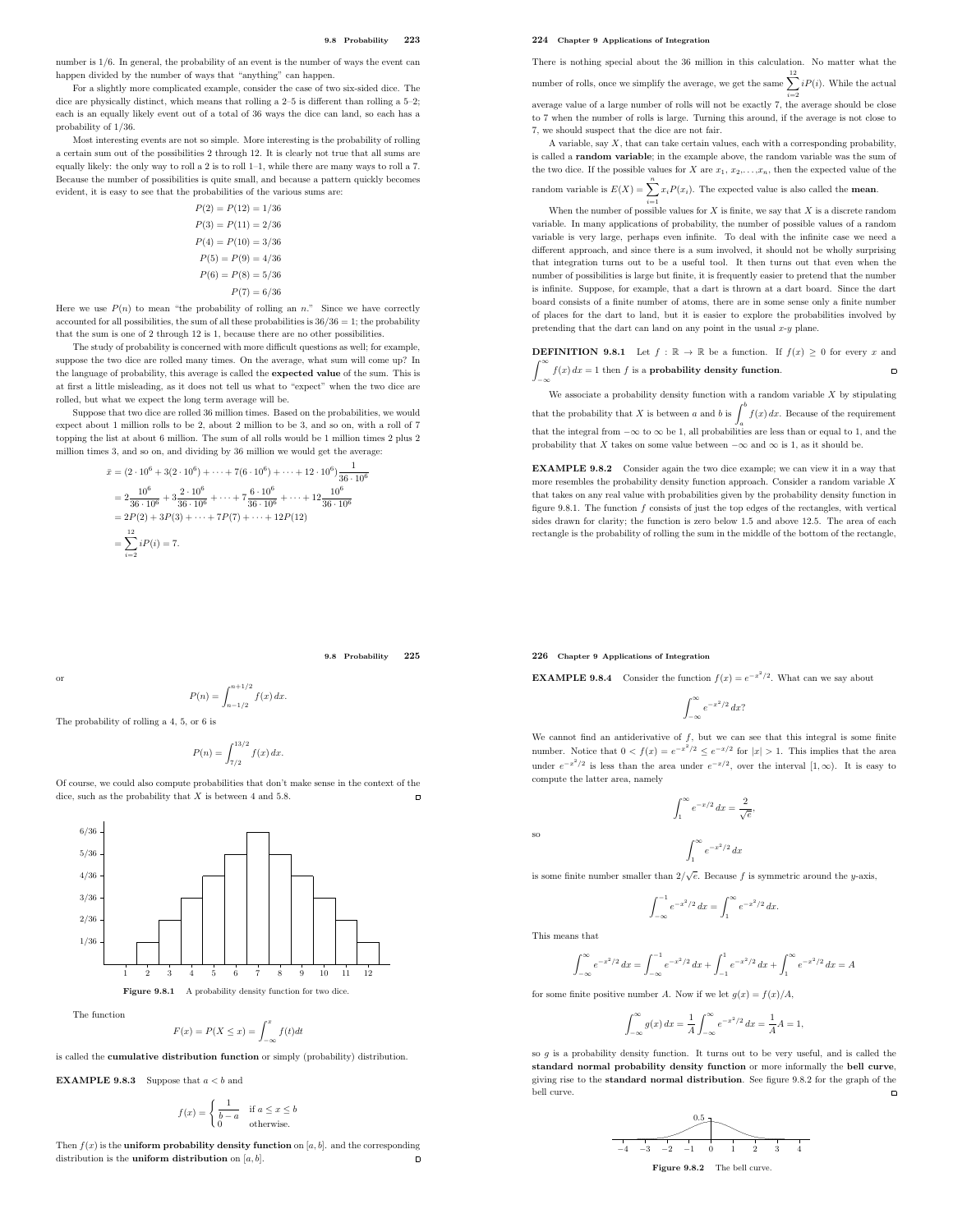$\overline{a}$ 

We have shown that  $A$  is some finite number without computing it; we cannot compute it with the techniques we have available. By using some techniques from multivariable calculus, it can be shown that  $A = \sqrt{2\pi}$ .

EXAMPLE 9.8.5 The exponential distribution has probability density function

$$
f(x) = \begin{cases} 0 & x < 0\\ ce^{-cx} & x \ge 0 \end{cases}
$$

where  $c$  is a positive constant.

The mean or expected value of a random variable is quite useful, as hinted at in our discussion of dice. Recall that the mean for a discrete random variable is  $E(X)$  =  $\sum_{i=1}^{n} x_i P(x_i)$ . In the more general context we use an integral in place of the sum.  $i=1$ 

**DEFINITION 9.8.6** The **mean** of a random variable  $X$  with probability density function f is  $\mu = E(X) = \int_{-\infty}^{\infty} x f(x) dx$ , provided the integral converges.  $\Gamma$ 

When the mean exists it is unique, since it is the result of an explicit calculation. The mean does not always exist.

The mean might look familiar; it is essentially identical to the center of mass of a onedimensional beam, as discussed in section 9.6. The probability density function  $f$  plays the role of the physical density function, but now the "beam" has infinite length. If we consider only a finite portion of the beam, say between  $a$  and  $b$ , then the center of mass is

$$
\bar{x} = \frac{\int_a^b x f(x) \, dx}{\int_a^b f(x) \, dx}
$$

.

If we extend the beam to infinity, we get

$$
\bar{x} = \frac{\int_{-\infty}^{\infty} x f(x) dx}{\int_{-\infty}^{\infty} f(x) dx} = \int_{-\infty}^{\infty} x f(x) dx = E(X),
$$

because  $\int_{-\infty}^{\infty} f(x) dx = 1$ . In the center of mass interpretation, this integral is the total mass of the beam, which is always 1 when f is a probability density function.

#### 228 Chapter 9 Applications of Integration

EXAMPLE 9.8.7 The mean of the standard normal distribution is

$$
\int_{-\infty}^{\infty} x \frac{e^{-x^2/2}}{\sqrt{2\pi}} dx.
$$

 $\int_{-\infty}^{0} x \frac{e^{-x^2/2}}{\sqrt{2\pi}} dx = \lim_{D \to -\infty} -\frac{e^{-x^2/2}}{\sqrt{2\pi}}$ 

We compute the two halves:

 $(2)$ 

$$
\int_{-\infty}^{0} x \frac{e^{-x^2/2}}{\sqrt{2\pi}} dx = \lim_{D \to \infty} \left. -\frac{e^{-x^2/2}}{\sqrt{2\pi}} \right|_{D}^{0} = -\frac{1}{\sqrt{2}}.
$$

$$
\int_{0}^{\infty} x \frac{e^{-x^2/2}}{\sqrt{2\pi}} dx = \lim_{D \to \infty} \left. -\frac{e^{-x^2/2}}{\sqrt{2\pi}} \right|_{0}^{D} = \frac{1}{\sqrt{2\pi}}.
$$

 $=\frac{1}{\sqrt{2\pi}}$ 

2π

.

 $\blacksquare$ 

The sum of these is 0, which is the mean.

While the mean is very useful, it typically is not enough information to properly evaluate a situation. For example, suppose we could manufacture an 11-sided die, with the faces numbered 2 through 12 so that each face is equally likely to be down when the die is rolled. The value of a roll is the value on this lower face. Rolling the die gives the same range of values as rolling two ordinary dice, but now each value occurs with probability 1/11. The expected value of a roll is

$$
\frac{2}{11} + \frac{3}{11} + \dots + \frac{12}{11} = 7.
$$

The mean does not distinguish the two cases, though of course they are quite different. If f is a probability density function for a random variable  $X$ , with mean  $\mu$ , we would

like to measure how far a "typical" value of X is from  $\mu$ . One way to measure this distance is  $(X - \mu)^2$ ; we square the difference so as to measure all distances as positive. To get the typical such squared distance, we compute the mean. For two dice, for example, we get

$$
-7)^2 \frac{1}{36} + (3-7)^2 \frac{2}{36} + \dots + (7-7)^2 \frac{6}{36} + \dots + (11-7)^2 \frac{2}{36} + (12-7)^2 \frac{1}{36} = \frac{35}{36}
$$

Because we squared the differences this does not directly measure the typical distance we seek; if we take the square root of this we do get such a measure,  $\sqrt{35/36} \approx 2.42$ . Doing the computation for the strange 11-sided die we get

 $(2-7)^2\frac{1}{11}$  $\frac{1}{11} + (3-7)^2 \frac{1}{11}$  $\frac{1}{11} + \cdots + (7-7)^2 \frac{1}{11}$  $\frac{1}{11} + \cdots (11-7)^2 \frac{1}{11}$  $\frac{1}{11} + (12 - 7)^2 \frac{1}{11}$  $\frac{1}{11} = 10,$ 

with square root approximately 3.16. Comparing 2.42 to 3.16 tells us that the two-dice rolls clump somewhat more closely near 7 than the rolls of the weird die, which of course we already knew because these examples are quite simple.

230 Chapter 9 Applications of Integration

### 9.8 Probability 229

 $\overline{a}$ 

To perform the same computation for a probability density function the sum is replaced by an integral, just as in the computation of the mean. The expected value of the squared distances is

$$
V(X) = \int_{-\infty}^{\infty} (x - \mu)^2 f(x) \, dx,
$$

called the **variance**. The square root of the variance is the **standard deviation**, denoted σ.

EXAMPLE 9.8.8 We compute the standard deviation of the standard normal distrubution. The variance is

$$
\frac{1}{\sqrt{2\pi}}\int_{-\infty}^{\infty}x^2e^{-x^2/2}\,dx.
$$

To compute the antiderivative, use integration by parts, with  $u = x$  and  $dv = xe^{-x^2/2} dx$ . This gives

$$
\int x^2 e^{-x^2/2} dx = -xe^{-x^2/2} + \int e^{-x^2/2} dx.
$$

We cannot do the new integral, but we know its value when the limits are  $-\infty$  to  $\infty$ , from our discussion of the standard normal distribution. Thus

$$
\frac{1}{\sqrt{2\pi}}\int_{-\infty}^{\infty}x^2e^{-x^2/2}\,dx=-\frac{1}{\sqrt{2\pi}}xe^{-x^2/2}\bigg|_{-\infty}^{\infty}+\frac{1}{\sqrt{2\pi}}\int_{-\infty}^{\infty}e^{-x^2/2}\,dx=0+\frac{1}{\sqrt{2\pi}}\sqrt{2\pi}=1.
$$

The standard deviation is then  $\sqrt{1} = 1$ .

EXAMPLE 9.8.9 Here is a simple example showing how these ideas can be useful. Suppose it is known that, in the long run, 1 out of every 100 computer memory chips produced by a certain manufacturing plant is defective when the manufacturing process is running correctly. Suppose 1000 chips are selected at random and 15 of them are defective. This is more than the 'expected' number (10), but is it so many that we should suspect that something has gone wrong in the manufacturing process? We are interested in the probability that various numbers of defective chips arise; the probability distribution is discrete: there can only be a whole number of defective chips. But (under reasonable assumptions) the distribution is very close to a normal distribution, namely this one:

$$
f(x) = \frac{1}{\sqrt{2\pi}\sqrt{1000(.01)(.99)}} \exp\left(\frac{-(x-10)^2}{2(1000)(.01)(.99)}\right),\,
$$

which is pictured in figure 9.8.3 (recall that  $\exp(x) = e^x$ ).



Figure 9.8.3 Normal density function for the defective chips example.

Now how do we measure how unlikely it is that under normal circumstances we would see 15 defective chips? We can't compute the probability of exactly 15 defective chips, as this would be  $\int_{15}^{15} f(x) dx = 0$ . We could compute  $\int_{14.5}^{15.5} f(x) dx \approx 0.036$ ; this means there is only a 3.6% chance that the number of defective chips is 15. (We cannot compute these integrals exactly; computer software has been used to approximate the integral values in this discussion.) But this is misleading:  $\int_{9.5}^{10.5} f(x) dx \approx 0.126$ , which is larger, certainly, but still small, even for the "most likely" outcome. The most useful question, in most circumstances, is this: how likely is it that the number of defective chips is "far from" the mean? For example, how likely, or unlikely, is it that the number of defective chips is different by 5 or more from the expected value of 10? This is the probability that the number of defective chips is less than 5 or larger than 15, namely

$$
\int_{-\infty}^{5} f(x) dx + \int_{15}^{\infty} f(x) dx \approx 0.11.
$$

So there is an 11% chance that this happens—not large, but not tiny. Hence the 15 defective chips does not appear to be cause for alarm: about one time in nine we would expect to see the number of defective chips 5 or more away from the expected 10. How about 20? Here we compute

$$
\int_{-\infty}^{0} f(x) dx + \int_{20}^{\infty} f(x) dx \approx 0.0015.
$$

So there is only a 0.15% chance that the number of defective chips is more than 10 away from the mean; this would typically be interpreted as too suspicious to ignore—it shouldn't happen if the process is running normally.

The big question, of course, is what level of improbability should trigger concern? It depends to some degree on the application, and in particular on the consequences of getting it wrong in one direction or the other. If we're wrong, do we lose a little money? A lot of money? Do people die? In general, the standard choices are 5% and 1%. So what we should do is find the number of defective chips that has only, let us say, a 1% chance

and

 $J_0$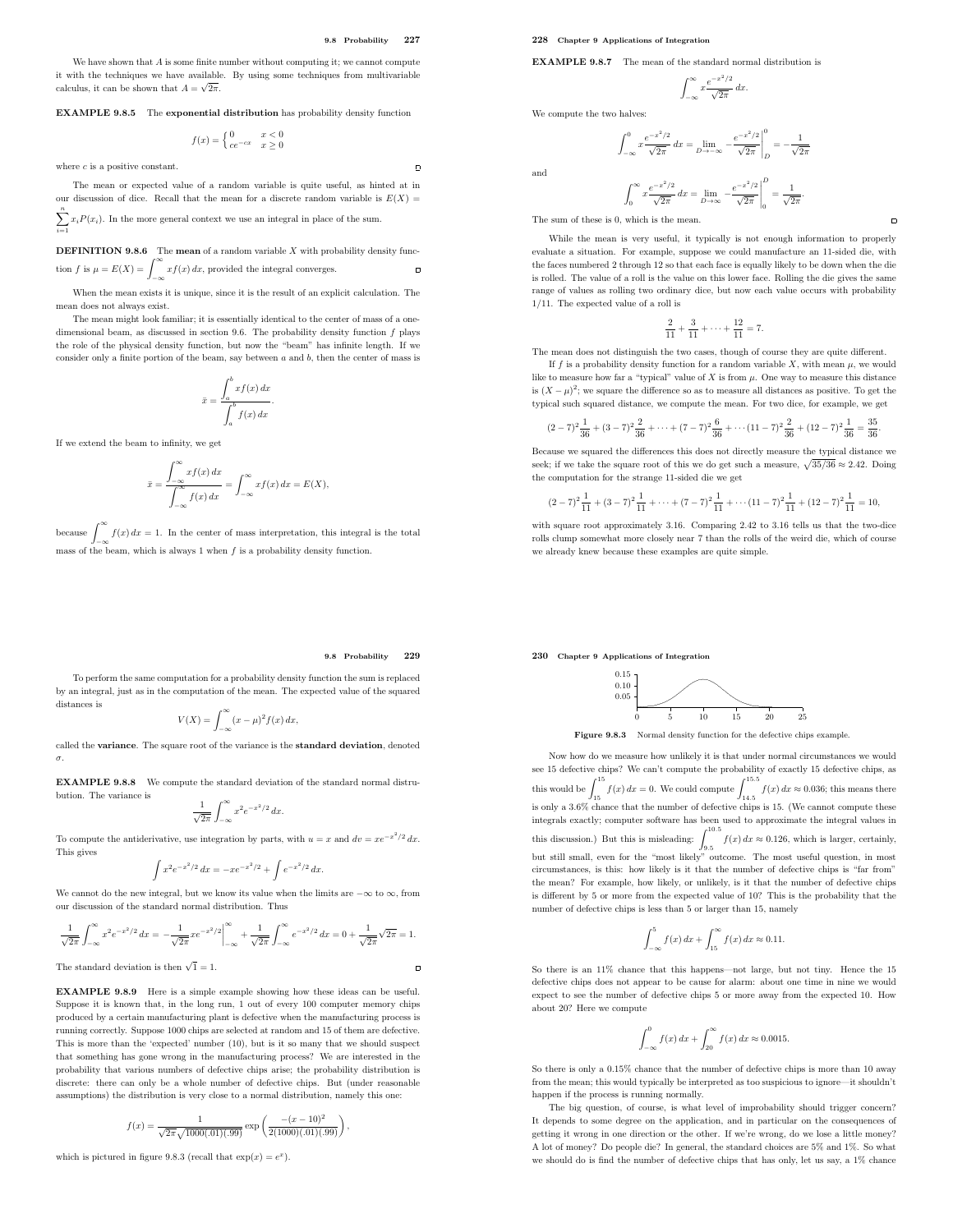9.9 Arc Length 233

of occurring under normal circumstances, and use that as the relevant number. In other words, we want to know when

$$
\int_{-\infty}^{10-r} f(x) \, dx + \int_{10+r}^{\infty} f(x) \, dx < 0.01.
$$

A bit of trial and error shows that with  $r = 8$  the value is about 0.011, and with  $r = 9$  it is about 0.004, so if the number of defective chips is 19 or more, or 1 or fewer, we should look for problems. If the number is high, we worry that the manufacturing process has a problem, or conceivably that the process that tests for defective chips is not working correctly and is flagging good chips as defective. If the number is too low, we suspect that the testing procedure is broken, and is not detecting defective chips.  $\Box$ 

#### Exercises 9.8.

- **1.** Verify that  $\int_1^\infty e^{-x/2} dx = 2/\sqrt{e}$ .
- 2. Show that the function in example 9.8.5 is a probability density function. Compute the mean and standard deviation. ⇒
- 3. Compute the mean and standard deviation of the uniform distribution on  $[a, b]$ . (See example  $9.8.3.$ )  $\Rightarrow$
- 4. What is the expected value of one roll of a fair six-sided die? ⇒
- 5. What is the expected sum of one roll of three fair six-sided dice? ⇒
- 6. Let  $\mu$  and  $\sigma$  be real numbers with  $\sigma > 0$ . Show that

 $N(x) = \frac{1}{\sqrt{2\pi}\sigma}e^{-\frac{(x-\mu)^2}{2\sigma^2}}$ 

is a probability density function. You will not be able to compute this integral directly; use a substitution to convert the integral into the one from example 9.8.4. The function N is<br>the probability density function of the **normal distribution** with mean  $\mu$  and standard deviation  $\sigma$ . Show that the mean of the normal distribution is  $\mu$  and the standard deviation is σ.

$$
f(x) = \begin{cases} \frac{1}{x^2} & x \ge 1\\ 0 & x < 1 \end{cases}
$$

Show that  $f$  is a probability density function, and that the distribution has no mean

8. Let

7. Let

$$
f(x) = \begin{cases} x & -1 \le x \le 1 \\ 1 & 1 < x \le 2 \\ 0 & \text{otherwise.} \end{cases}
$$

Show that  $\int_{-\infty}^{\infty} f(x) dx = 1$ . Is f a probability density function? Justify your answer.

#### 232 Chapter 9 Applications of Integration

**9.** If you have access to appropriate software, find  $r$  so that

$$
\int_{-\infty}^{10-r} f(x) \, dx + \int_{10+r}^{\infty} f(x) \, dx \approx 0.05,
$$

 $J_{-\infty}$   $J_{10+r}$ <br>using the function of example 9.8.9. Discuss the impact of using this new value of r to decide whether to investigate the chip manufacturing process. ⇒

#### $9.9$ ARC LENGTH

Here is another geometric application of the integral: find the length of a portion of a curve. As usual, we need to think about how we might approximate the length, and turn the approximation into an integral.

We already know how to compute one simple arc length, that of a line segment. If the endpoints are  $P_0(x_0, y_0)$  and  $P_1(x_1, y_1)$  then the length of the segment is the distance between the points,  $\sqrt{(x_1 - x_0)^2 + (y_1 - y_0)^2}$ , from the Pythagorean theorem, as illustrated in figure 9.9.1.



Figure 9.9.1 The length of a line segment.

Now if the graph of  $f$  is "nice" (say, differentiable) it appears that we can approximate the length of a portion of the curve with line segments, and that as the number of segments increases, and their lengths decrease, the sum of the lengths of the line segments will approach the true arc length; see figure 9.9.2.

Now we need to write a formula for the sum of the lengths of the line segments, in a form that we know becomes an integral in the limit. So we suppose we have divided the interval [a, b] into n subintervals as usual, each with length  $\Delta x = (b - a)/n$ , and endpoints  $a = x_0, x_1, x_2, \ldots, x_n = b$ . The length of a typical line segment, joining  $(x_i, f(x_i))$ to  $(x_{i+1}, f(x_{i+1}))$ , is  $\sqrt{(\Delta x)^2 + (f(x_{i+1}) - f(x_i))^2}$ . By the Mean Value Theorem (6.5.2), there is a number  $t_i$  in  $(x_i, x_{i+1})$  such that  $f'(t_i) \Delta x = f(x_{i+1}) - f(x_i)$ , so the length of

#### 234 Chapter 9 Applications of Integration

when  $x = \pm r$ . So we need to compute

$$
\lim_{D \to -r^+} \int_D^0 \sqrt{\frac{1}{r^2 - x^2}} \, dx + \lim_{D \to r^-} \int_D^D \sqrt{\frac{1}{r^2 - x^2}} \, dx.
$$

This is not difficult, and has value  $\pi$ , so the original integral, with the extra  $r$  in front, has value  $\pi r$  as expected.  $\Box$ 

#### Exercises 9.9.

- **1.** Find the arc length of  $f(x) = x^{3/2}$  on  $[0, 2]$ .  $\Rightarrow$
- **2.** Find the arc length of  $f(x) = x^2/8 \ln x$  on [1, 2].  $\Rightarrow$
- **3.** Find the arc length of  $f(x) = (1/3)(x^2 + 2)^{3/2}$  on the interval  $[0, a]$ .  $\Rightarrow$
- 4. Find the arc length of  $f(x) = \ln(\sin x)$  on the interval  $[\pi/4, \pi/3]$ .  $\Rightarrow$
- **5.** Let  $a > 0$ . Show that the length of  $y = \cosh x$  on  $[0, a]$  is equal to  $\int_0^a \cosh x \, dx$ .
- 6. Find the arc length of  $f(x) = \cosh x$  on  $[0, \ln 2]$ .  $\Rightarrow$
- 7. Set up the integral to find the arc length of  $\sin x$  on the interval  $[0, \pi]$ ; do not evaluate the integral. If you have access to appropriate software, approximate the value of the integral.
- ⇒<br>8. Set up the integral to find the arc length of  $y = xe^{-x}$  on the interval [2, 3]; do not evaluate the integral. If you have access to appropriate software, approximate the value of the integral.
- ⇒<br>
9. Find the arc length of  $y = e^x$  on the interval [0, 1]. (This can be done exactly; it is a bit<br>
tricky and a bit long.) ⇒

### 9.10 SURFACE AREA

Another geometric question that arises naturally is: "What is the surface area of a volume?" For example, what is the surface area of a sphere? More advanced techniques are required to approach this question in general, but we can compute the areas of some volumes generated by revolution.

As usual, the question is: how might we approximate the surface area? For a surface obtained by rotating a curve around an axis, we can take a polygonal approximation to the curve, as in the last section, and rotate it around the same axis. This gives a surface composed of many "truncated cones;" a truncated cone is called a frustum of a cone. Figure 9.10.1 illustrates this approximation.

So we need to be able to compute the area of a frustum of a cone. Since the frustum can be formed by removing a small cone from the top of a larger one, we can compute the desired area if we know the surface area of a cone. Suppose a right circular cone has base radius  $r$  and slant height  $h$ . If we cut the cone from the vertex to the base circle



Figure 9.9.2 Approximating arc length with line segments.

the line segment can be written as

$$
\sqrt{(\Delta x)^{2} + (f'(t_i))^{2} \Delta x^{2}} = \sqrt{1 + (f'(t_i))^{2}} \Delta x.
$$

The arc length is then

$$
\lim_{n \to \infty} \sum_{i=0}^{n-1} \sqrt{1 + (f'(t_i))^2} \,\Delta x = \int_a^b \sqrt{1 + (f'(x))^2} \,dx.
$$

Note that the sum looks a bit different than others we have encountered, because the approximation contains a  $t_i$  instead of an  $x_i$ . In the past we have always used left endpoints (namely,  $x_i$ ) to get a representative value of f on  $[x_i, x_{i+1}]$ ; now we are using a different point, but the principle is the same.

To summarize, to compute the length of a curve on the interval  $[a, b]$ , we compute the integral

$$
\int_a^b \sqrt{1 + (f'(x))^2} \, dx.
$$

Unfortunately, integrals of this form are typically difficult or impossible to compute exactly, because usually none of our methods for finding antiderivatives will work. In practice this means that the integral will usually have to be approximated.

**EXAMPLE 9.9.1** Let  $f(x) = \sqrt{r^2 - x^2}$ , the upper half circle of radius r. The length of this curve is half the circumference, namely  $\pi r$ . Let's compute this with the arc length formula. The derivative  $f'$  is  $-x/\sqrt{r^2 - x^2}$  so the integral is

$$
\int_{-r}^{r} \sqrt{1 + \frac{x^2}{r^2 - x^2}} dx = \int_{-r}^{r} \sqrt{\frac{r^2}{r^2 - x^2}} dx = r \int_{-r}^{r} \sqrt{\frac{1}{r^2 - x^2}} dx.
$$

Using a trigonometric substitution, we find the antiderivative, namely  $arcsin(x/r)$ . Notice that the integral is improper at both endpoints, as the function  $\sqrt{1/(r^2 - x^2)}$  is undefined